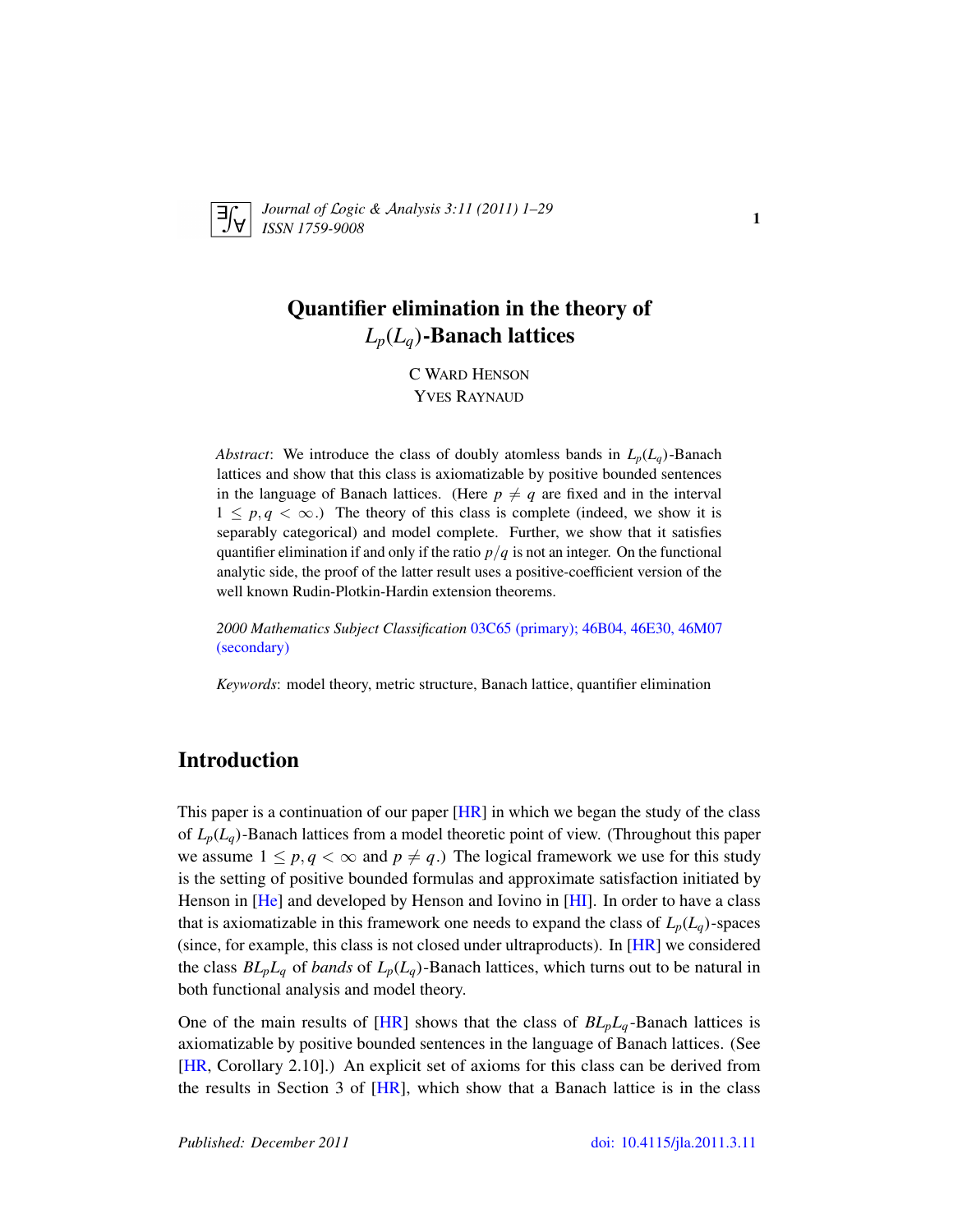exactly when it can be paved in an almost isometric sense by finite dimensional  $BL<sub>p</sub>L<sub>q</sub>$ -sublattices. (See [\[HR,](#page-28-0) Proposition 3.6]; to express the needed axioms as positive bounded sentences one needs bounds on the dimensions of the  $BL_pL_q$ -sublattices as given in [\[HR,](#page-28-0) Proposition 3.7].)

In this paper we identify and study a natural axiomatizable subclass of  $BL_pL_q$  whose theory is very well behaved from the model theoretic point of view. This is the class of *doubly atomless BLpL<sup>q</sup>* -Banach lattices; see the beginning of Section [2](#page-5-0) for the definition. Every member of this class turns out to be elementarily equivalent to the Banach lattice  $L_p([0, 1]; L_q([0, 1]))$ , which we denote by  $L_p(L_q)$ ; hence the theory of the class of doubly atomless *BLpL<sup>q</sup>* -Banach lattices is complete. Indeed, every separable member of this class is isomorphic to  $L_p(L_q)$  (*i.e.*, this theory is in fact separably categorical).

The main focus of this paper is to determine the values of *p*, *q* for which the theory of doubly atomless *BLpL<sup>q</sup>* -Banach lattices has quantifier elimination. (See [\[HI,](#page-28-2) Definition 13.13] and the material that follows it for a discussion of quantifier elimination in the positive bounded setting.) When  $1 \leq p \neq q < \infty$ , we show that this theory has quantifier elimination if and only if the ratio  $\alpha := p/q$  is not an integer. (See Corollary [4.4](#page-20-0) and Proposition [5.4.](#page-24-0))

In Section [6](#page-25-0) we indicate (without full details) that the theory of doubly atomless  $BL_pL_q$ -Banach lattices is model complete for all values of  $p, q$ , and indeed that it is the model companion of the theory of all *BLpL<sup>q</sup>* -Banach lattices.

In the background of this investigation are corresponding results for  $L_p$ -spaces that were already known. (For this reason we are excluding the case  $p = q$  in this paper.) As shown in [\[HI,](#page-28-2) Example 13.4], the class of  $L_p$ -Banach lattices is axiomatizable by positive bounded sentences. Further, the class of atomless  $L_p$ -Banach lattices is axiomatizable and its theory is complete, separably categorical, and has quantifier elimination for all  $1 \leq p < \infty$ . (See Henson's [\[He,](#page-28-1) Theorem 2.2] for axiomatizability of the atomless condition and for completeness of the theory, and [\[HI,](#page-28-2) Example 13.18] for quantifier elimination.)

In certain ways, the model theoretic study of *BLpL<sup>q</sup>* -Banach lattices has more features in common with the model theory of  $L_p$ -Banach *spaces* than it does with the model theory of  $L_p$ -Banach *lattices*. As noted in the previous paragraph, for atomless  $L_p$ -Banach lattices one has quantifier elimination for all values of *p*. In that result there is nothing like the restriction (that  $p/q$  not be an integer) needed for atomless  $BL_pL_q$ -Banach lattices to have quantifier elimination. However, when *L<sup>p</sup>* -spaces are considered without the lattice structure, a similar complexity arises. In [\[HI,](#page-28-2) Example 13.8] it is discussed that the full class of  $L_p$ -Banach spaces as well as the class of atomless  $L_p$ -spaces are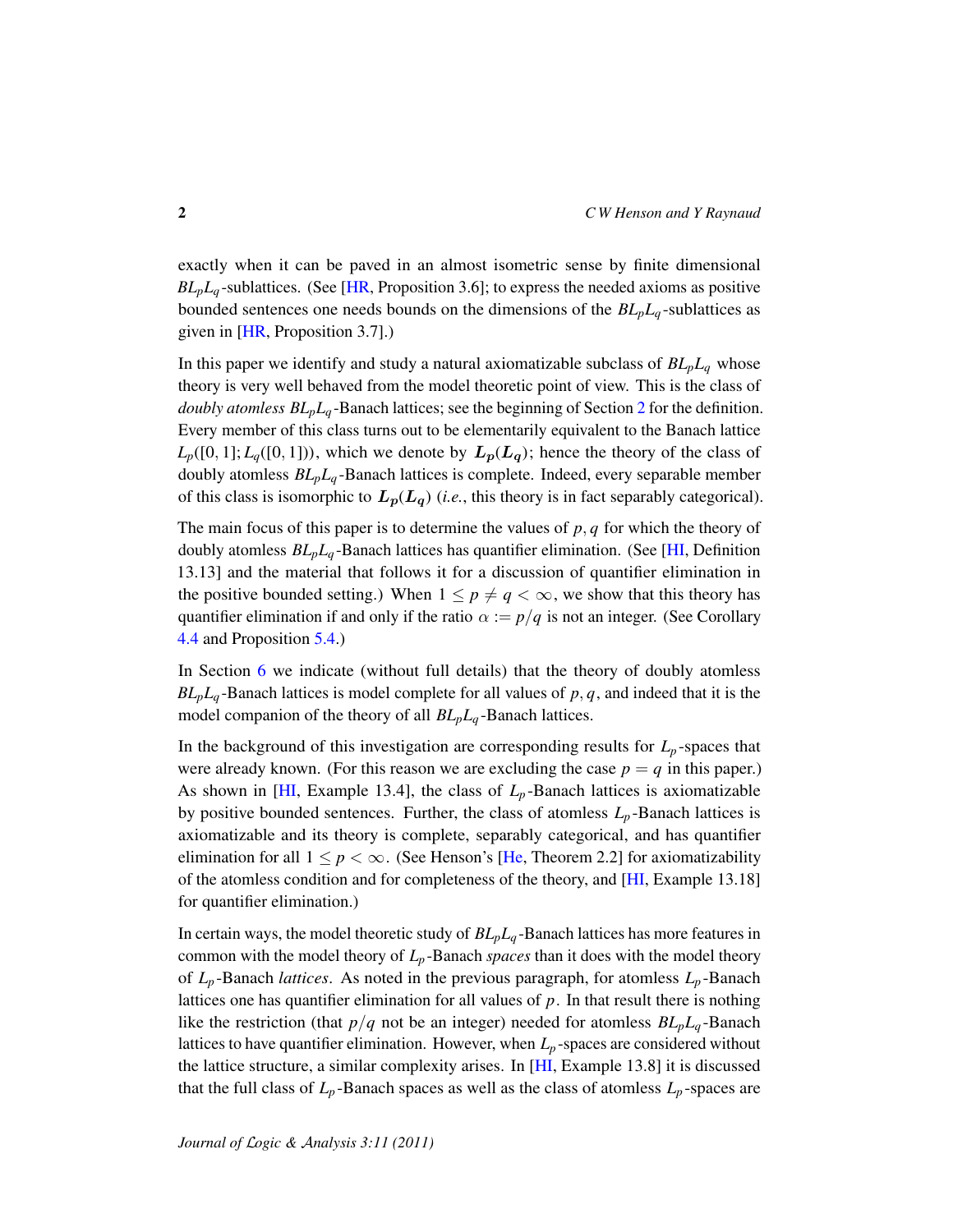both axiomatized by positive bounded sentences in the pure language of Banach spaces. As in the lattice case, and for the same reasons, the theory of atomless  $L_p$ -Banach spaces is complete and separably categorical. However, this theory has quantifier elimination if and only if  $p \neq 4, 6, 8, \ldots$ , as is discussed in [\[HI,](#page-28-2) Example 13.18 at the end]. Further, the reasoning behind that result is similar to what we use in Sections [3,](#page-13-0) [4,](#page-16-0) and [5](#page-20-1) of this paper to treat quantifier elimination for the theory of doubly atomless *BLpL<sup>q</sup>* -Banach lattices. Finally, we note that it can be shown for all values of  $1 \leq p < \infty$  that the theory of atomless  $L_p$ -Banach spaces is the model companion of the theory of all  $L_p$ -Banach spaces, using the same argument we use in Section [6](#page-25-0) to prove the analogous result for doubly atomless *BLpL<sup>q</sup>* -Banach lattices.

We close this Introduction by indicating the contents of this paper section by section. Section [1](#page-2-0) contains preliminaries from analysis needed for the spaces we consider here. Section [2](#page-5-0) defines the class of doubly atomless  $BL_pL_q$ -spaces and proves that it is axiomatizable, and that its theory is separably categorical and complete. Here we also show that the classes of  $BL_pL_q$ -spaces we study are closed under unions of increasing chains. Section [3](#page-13-0) contains some results about extending isometries on the positive cone of  $L_{\alpha}$  topological vector lattices for  $0 < \alpha < \infty$ ; these results are central to our treatment of quantifier elimination for doubly atomless *BLpL<sup>q</sup>* -Banach lattices. In Sections [4](#page-16-0) and [5](#page-20-1) we prove our quantifier elimination results. In Section [6](#page-25-0) we briefly discuss model completeness for the theory of doubly atomless *BLpL<sup>q</sup>* -Banach lattices. At the end of the paper we indicate some possible directions for further research in this area.

Research of the first author was partially supported by NSF grant DMS-0555904.

### <span id="page-2-0"></span>1 Preliminaries

### *Lp*(*Lq*)*-spaces*

If  $1 \leq p < \infty$ , *Y* is a Banach space, and  $(\Omega, \Sigma, \mu)$  is a measure space, then  $L_p(\Omega, \Sigma, \mu; Y)$ is the space of (classes of) Bochner-measurable functions  $f: \Omega \to Y$  such that (the class of) the function  $N_Y(f)$ :  $\Omega \to \mathbb{R}_+$  defined by  $\omega \mapsto ||f(\omega)||_Y$  belongs to  $L_p(\Omega, \Sigma, \mu)$ . (Recall that Bochner-measurable functions are limits of sequences of measurable simple functions.) In this definition "class" means as usual "equivalence class with respect to equality almost everywhere". If *Y* itself is a space of the form  $L_q(\Omega', \Sigma', \mu')$ ,  $1 \leq q < \infty$ , then  $L_p(\Omega, \Sigma, \mu; Y)$  can be identified with a Banach lattice X of scalarvalued measurable functions on the product measure space  $(\Omega \times \Omega', \Sigma \bar{\otimes} \Sigma', \mu \bar{\otimes} \mu').$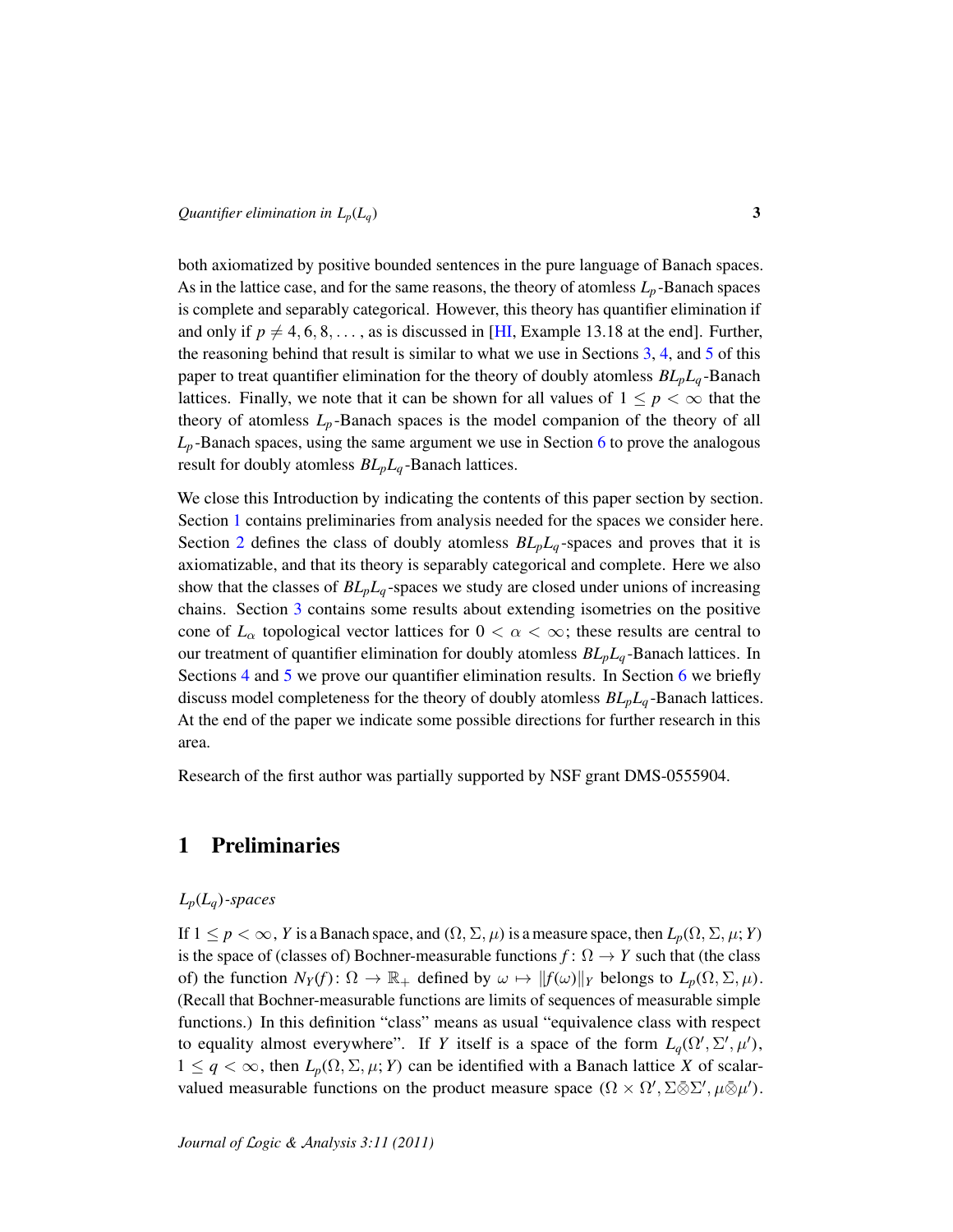The definition of this product measure space is standard when  $\mu$ ,  $\mu'$  are both  $\sigma$ -finite. In that case the class of a  $\mu \bar{\otimes} \mu'$ -measurable function *f* belongs to *X* iff the (classes of the) partial functions  $f(\omega, \cdot)$  (which are  $\nu$ -measurable for  $\mu$ -almost every  $\omega \in \Omega$ ) belong to  $L_q(\Omega', \Sigma', \nu')$  for  $\mu$ -almost every  $\omega \in \Omega$  and the (class of the) function  $N_q(f)$ :  $\Omega \to \mathbb{R}_+$ , defined by  $\omega \mapsto (\int |\tilde{f}(\omega, \omega')|^q d\mu'(\omega'))^{1/q}$ , belongs to  $L_p(\Omega, \Sigma, \mu)$ . When considering ultraproducts of such spaces, it is necessary to consider also the case of non σ-finite measure spaces. In fact we may restrict to *decomposable* measure spaces: a measure space  $(\Omega, \Sigma, \mu)$  is *decomposable* (or *strictly localizable*) if there exists a partition  $\Omega = \bigcup_{\alpha} \Omega_{\alpha}$  of  $\Omega$  into elements  $\Omega_{\alpha}$  of  $\Sigma$  that have finite nonzero  $\mu$ -measure, such that

(i) a subset *A* of  $\Omega$  belongs to  $\Sigma$  if and only if each  $\Omega_{\alpha} \cap A$  belongs to  $\Sigma$ ; and

(ii) in that case one also has  $\mu(A) = \sum$  $\sum_{\alpha} \mu(A \cap \Omega_{\alpha}).$ 

Every  $L_p$ -space  $(1 \le p < \infty)$  can be represented as the  $L_p$ -space of a decomposable measure space.

Such a measure space  $(\Omega, \Sigma, \mu)$  is in particular *Maharam*; that is, it is *semi-finite* (*i.e.*, every set  $A \in \Sigma$  with  $\mu(A) > 0$  contains a subset  $B \in \Sigma$  with  $0 < \mu(B) < \infty$ ) and the space  $L_{\infty}(\Omega, \Sigma, \mu)$  is *order-complete* (*i.e.*, every order bounded family of elements has a least upper bound; equivalently,  $L_0(\Omega, \Sigma, \mu)$  is order-complete). Consequently, the dual of  $L_1(\Omega, \Sigma, \mu)$  is identifiable with  $L_{\infty}(\Omega, \Sigma, \mu)$  via the pairing given by the integral. The product of two decomposable measure spaces can be defined in such a way to also be decomposable, and the interpretation of  $L_p(\Omega, \Sigma, \mu; L_q(\Omega', \Sigma', \mu'))$ as a space of measurable functions on the product measure space is very similar to the  $\sigma$ -finite case. (The condition for a  $\mu \otimes \mu'$ -measurable function to define an element of  $L_p(\Omega, \Sigma, \mu; L_q(\Omega', \Sigma', \mu'))$  is the same as in the  $\sigma$ -finite case provided the function is supported by a product of  $\sigma$ -finite sets, and conversely, every element of  $L_p(\Omega, \Sigma, \mu; L_q(\Omega', \Sigma', \mu'))$  has such a representing measurable function.)

### *Abstract Lp*(*Lq*)*-spaces*

A description of ultraproducts of  $L_p(L_q)$ -Banach lattices has been known since the 1980s. This class is not closed under ultraproducts, but a somewhat larger class is, namely the class of *bands* of  $L_p(L_q)$ -Banach lattices ([\[LR1\]](#page-28-3), [\[HLR\]](#page-27-0)). A *band* in  $L_p(\Omega, \Sigma, \mu; L_q(\Omega', \Sigma', \mu'))$  is the range  $R_S$  of a projection  $f \mapsto \mathbf{1}_S f$ , where  $S \subset \Omega \times \Omega'$ is some  $\mu \otimes \mu'$ -measurable subset. Equivalently  $R_S$  consists of all *S*-supported elements of  $L_p(L_q)$  and *S* is called the support of  $R_S$ . Let us recall a definition of bands in a general Banach lattice, relying only on the Banach lattice structure: a band in a Banach lattice *X* is a subset of the form  $A^{\perp}$ , where  $A \subset X$  and  $A^{\perp} = \{ g \in X \mid \forall f \in X, f \perp g \}$ is the set of the elements of *X* that are disjoint from all elements in *A*.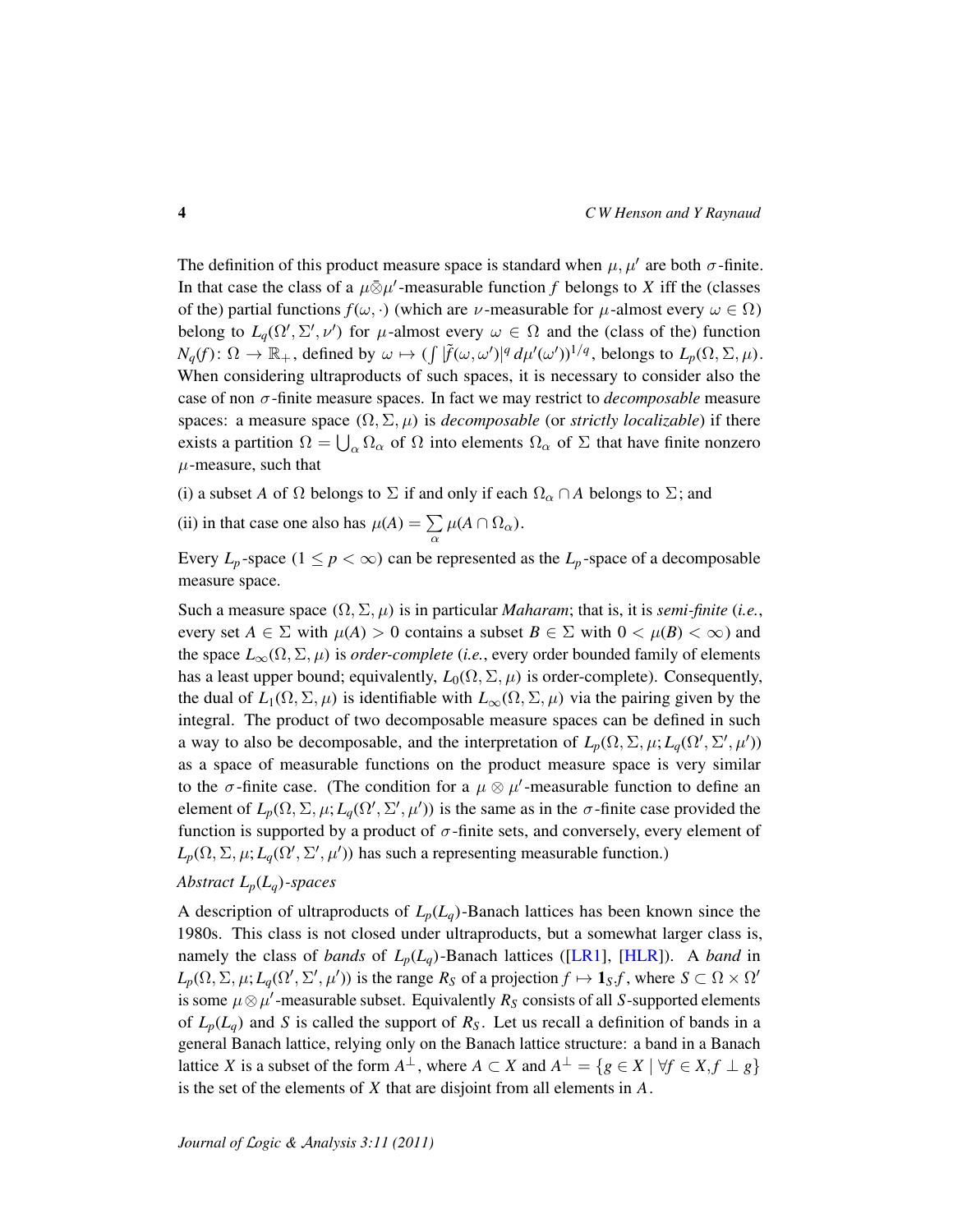An "abstract" description of these bands as Banach lattices has been given. By an *abstract*  $L_p(L_q)$ *-space* (in short, an  $AL_pL_q$ *-space*) we mean a Banach lattice X which, for some measure space  $(\Omega, \Sigma, \mu)$ , can be equipped with the structure of an  $L_{\infty}(\Omega, \Sigma, \mu)$ -module and with a map  $N: X \to L_p(\Omega, \Sigma, \mu)$  such that

- (i) For every  $\varphi \in L_{\infty}(\Omega, \Sigma, \mu)$  and  $x \in X$ , if  $\varphi > 0$  and  $x > 0$ , then  $\varphi \cdot x > 0$ ;
- (ii)  $N(x + y) \leq N(x) + N(y)$  for every  $x, y \in X$ ;
- (iii)  $N(\varphi.x) = |\varphi| N(x)$  for every  $\varphi \in L_{\infty}(\Omega, \Sigma, \mu)$  and  $x \in X$ ;
- (iv) if  $0 \le |x| \le |y|$ , then  $N(x) \le N(y)$ , for every  $x, y \in X$ ;
- (v)  $N(x + y)^q = N(x)^q + N(y)^q$  for every pair of disjoint  $x, y \in X$ ;
- $(xi)$   $||x||_X = ||N(x)||_{L_p}$  for every  $x \in X$ .

A map *N* satisfying the axioms (ii)–(vi) is called a *q-random norm*. The ordinary Bochner spaces  $L_p(L_q)$  are clearly  $AL_pL_q$ -spaces (the random norm of which was denoted by  $N_q$  in the previous paragraph); in particular,  $L_p$ -spaces and  $L_q$ -spaces are *AL<sub>p</sub>L<sub>q</sub>* -spaces. More generally, any band *B* in a Bochner  $L_p(\Omega, \Sigma, \mu; L_q)$ -space inherits the structure of an  $AL_pL_q$ -space. Conversely, it was proved in [\[LR1\]](#page-28-3) (see also [\[LR2\]](#page-28-4) and [\[HLR\]](#page-27-0)) that every  $AL_pL_q$ -space is isomorphic to a band of a Bochner  $L_p(L_q)$ -space. In fact the isomorphism preserves the action of  $L_{\infty}$  and the *q*-random norm. This provides a characterization of bands in  $L_p(L_q)$ -spaces as the Banach lattices arising from  $AL_pL_q$ -spaces by ignoring the action of  $L_\infty$  and the random norm *N*. Such spaces were called *BLpL<sup>q</sup> -Banach lattices* in [\[HR\]](#page-28-0). It was proved in [\[HR\]](#page-28-0) that the class of *BLpL<sup>q</sup>* -Banach lattices is axiomatizable in the signature of Banach lattices.

Note that the class of  $AL_pL_q$ -spaces is closed under  $\bigoplus_p$  (*p*-direct sum). In the separable case, every  $AL_pL_q$ -space *X* has a concrete representation as a *p*-direct sum of Bochner  $L_p(L_q)$ -spaces; namely, *X* is isomorphic to a Banach lattice of the form

$$
\left(\bigoplus_{n\geq 0} L_p(\Omega_n; \ell_q^n)\right)_p \oplus L_p(\Omega_\infty; \ell_q) \oplus \left(\bigoplus_{n\geq 0} L_p(\Omega'_n; L_q([0, 1]) \oplus \ell_q^n)\right)_p \oplus L_p(\Omega'_\infty; L_q([0, 1]) \oplus \ell_q).
$$

It was noted in [\[LR1\]](#page-28-3) that (for fixed  $p$ ,  $q$ ) the class of  $AL_pL_q$ -spaces is closed under ultraproducts. Let  $U$  be an ultrafilter on the set *I*,  $(X_i)_{i \in I}$  a family of  $AL_pL_q$ -spaces, and  $N_i: X_i \mapsto L_p(\Omega_i, \Sigma_i, \mu_i)$  the corresponding *q*-random norms. Let *L* be the abstract  $L_p$ -space  $\prod_{\mathcal{U}} L_p(\Omega_i, \Sigma_i, \mu_i)$ . If  $L_p(\tilde{\Omega}, \tilde{\Sigma}, \tilde{\mu})$  is any representation of  $\mathcal L$  as an  $L_p$ -space over a decomposable measure space, then  $\prod_{\mathcal{U}} L_{\infty}(\Omega_i, \Sigma_i, \mu_i)$  may be identified with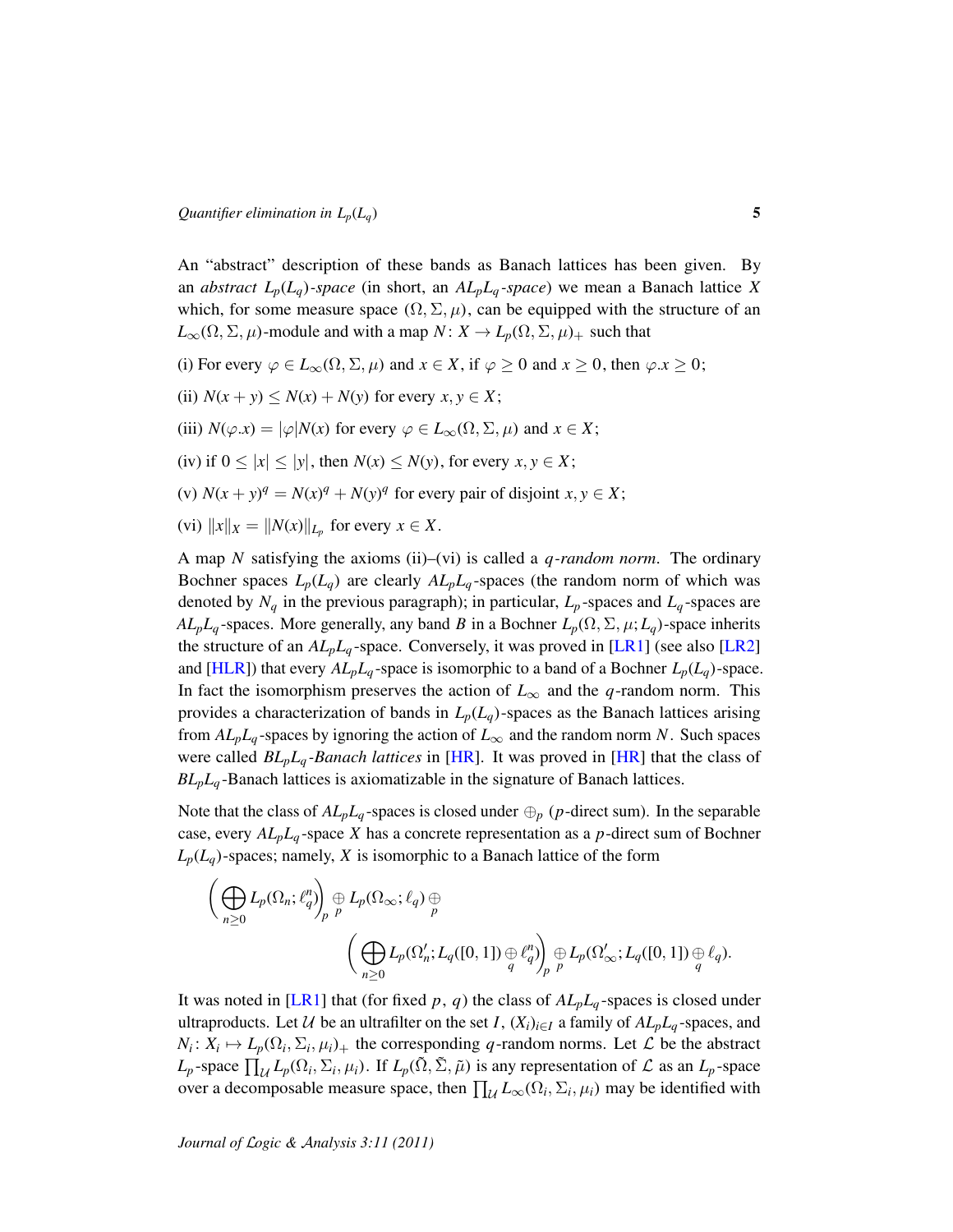a subalgebra  $\mathcal Z$  of  $L_\infty(\tilde{\Omega}, \tilde{\Sigma}, \tilde{\mu})$  acting naturally on  $\prod_{\mathcal U} X_i$  by the ultraproduct action, which extends in a unique way to an action of  $L_{\infty}(\tilde{\Omega}, \tilde{\Sigma}, \tilde{\mu})$  on  $\prod_{\mathcal{U}} X_i$ . Then the ultraproduct map  $N_{\mathcal{U}}$ :  $\prod_{\mathcal{U}} X_i \to \prod_{\mathcal{U}} L_p(\Omega_i, \Sigma_i, \mu_i)$  defines a *q*-random norm on the Banach lattice  $\prod_{\mathcal{U}} X_i$ , with respect to this action of  $L_{\infty}(\tilde{\Omega}, \tilde{\Sigma}, \tilde{\mu})$ .

#### *Isomorphisms and embeddings*

We specialize some terminology from [\[HI\]](#page-28-2) to the setting of the structures considered here. Given two Banach lattices *X* and *Y*, a map  $T: X \rightarrow Y$  that is linear, isometric and preserves the lattice operations will simply be called an *embedding*. If an embedding *T* is surjective, it will be called an *isomorphism*.

In a few places we consider certain Banach lattices only as ordered Banach spaces, and consider maps that are only linear, positive and isometric. We shall not give any particular name to such maps (to speak of ordered normed space embeddings would be appropriate, but needlessly pedantic).

For some purposes we consider convex cones in Banach spaces (*e.g.*, positive cones of Banach lattices). It is always understood that the vertex of such a cone is at the origin. Let  $\Gamma_1$  and  $\Gamma_2$  be two such cones and  $T: \Gamma_1 \to \Gamma_2$  be a map. We call *T* a *normed cone morphism* if it is affine (equivalently, additive and positively homogeneous of degree one) and norm-preserving. Observe that this does not necessarily imply that *T* is distance-preserving (*e.g.*, consider the map  $T: L_1^+ \to \mathbb{R}_+$  defined by  $T(f) = ||f||_1$ for all  $f$ ).

#### *Terminology*

We use standard notation and terminology from functional analysis; for Banach lattice notions see [\[LT\]](#page-28-5) [\[MN\]](#page-28-6) [\[Sch\]](#page-28-7). In particular, when we refer to a *sublattice* of a lattice ordered vector space, we mean it to be a *linear sublattice*.

## <span id="page-5-0"></span>2 The class of doubly atomless *BLpL<sup>q</sup>* -Banach lattices

Let  $1 \leq p \neq q < \infty$  and *X* be a  $AL_pL_q$ -Banach lattice, and  $N: X \to L_p(\Omega, \mathcal{A}, \mu)$ a *q*-random norm on *X*. We say that two elements  $u, v \in X$  are *base-disjoint* if *N*(*x*) ∧ *N*(*y*) = 0.

Let  $a \in X$  be a non-zero element. We say that a is a *base-atom* if every decomposition of *a* as a sum of base-disjoint vectors is trivial, *i.e.*, one of the vectors is zero. We say that *a* is a *fiber-atom* if in every decomposition of *a* as a sum of disjoint vectors, the vectors are in fact base-disjoint.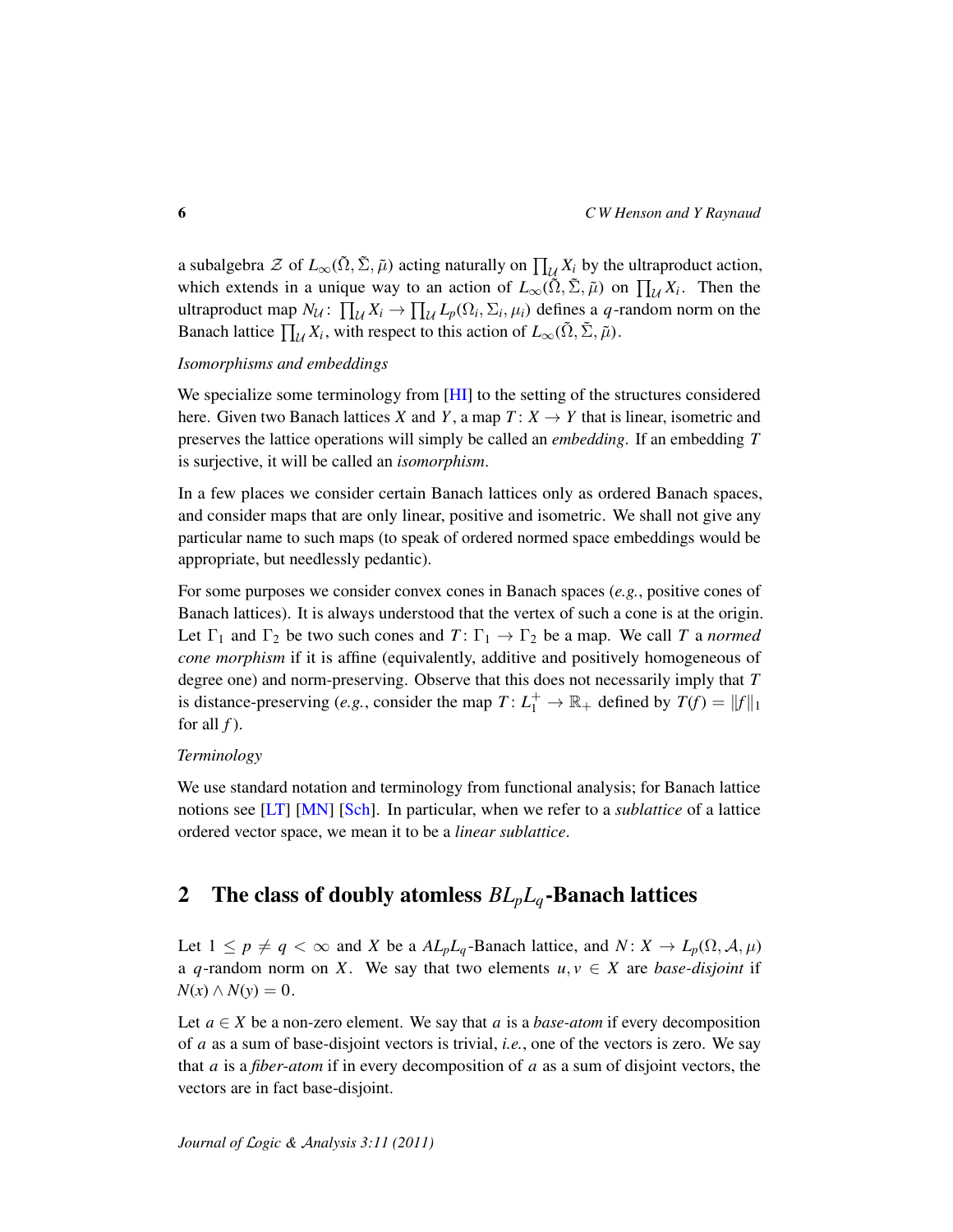We say that *X* is *base-atomless* (resp. *fiber-atomless*) if there is no base-atom (resp. fiber-atom) in *X*; and that *X* is *doubly atomless* if it is both base-atomless and fiber-atomless.

The following Lemma shows that these concepts depend only on the Banach lattice structure of *X* (not on the random norm); therefore we may speak of base-atomless, fiber-atomless or doubly atomless *BLpL<sup>q</sup>* -Banach lattices.

<span id="page-6-0"></span>**2.1 Lemma** 1) *a* is a base-atom in *X* iff for all  $u, v \in X$  one has  $(a = u + v, |u| \wedge |v| = 0$  and  $||u||^p + ||v||^p = ||u + v||^p$  implies  $(u = 0 \text{ or } v = 0);$ 2) *a* is a fiber-atom in *X* iff for all  $u, v \in X$  one has  $(a = u + v \text{ and } |u| \wedge |v| = 0) \text{ implies } ||u||^p + ||v||^p = ||u + v||^p$ .

**Proof** It suffices to prove that two disjoint vectors  $u, v \in X$  are base-disjoint iff  $||u||^p + ||v||^p = ||u + v||^p$ . This condition is clearly necessary; conversely, if it is satisfied, then

$$
\int (N(u)^p + N(v)^p) = \int (N(u)^q + N(v)^q)^{p/q}
$$

but we have  $(N(u)^p + N(v)^p) - (N(u)^q + N(v)^q)^{p/q} \ge 0$  if  $p \le q$ , resp.  $\le 0$  if  $p \ge q$ . Hence the equality of integrals implies

$$
N(u)^p + N(v)^p = (N(u)^q + N(v)^q)^{p/q}
$$

which in turn implies that *N*(*u*) and *N*(*v*) are disjoint since  $p \neq q$ .

 $\Box$ 

**2.2 Lemma** Consider *X* as a band in a space  $L_p(\Omega, \mathcal{A}, \mu; L_q(\Omega', \mathcal{A}', \mu'))$ . Let  $S_X$  be the support of this band (considered as a measurable subset of  $\Omega \times \Omega'$ ). Let  $R_X = \Omega_X \times \Omega'_X$ be the smallest rectangle containing  $S_X$ . Then *X* is base-atomless iff the measure space  $(\Omega_X, \mathcal{A} \mid_{\Omega_X}, \mu|_{\Omega_X})$  is atomless; and *X* is fiber-atomless iff the measure space  $(\Omega'_X, \mathcal{A}'\mid_{\Omega'_X}, \mu'\mid_{\Omega'_X})$  is atomless.

**Proof** i) It is clear that if the measure space  $(\Omega_X, \mathcal{A}|_{\Omega_X}, \mu|_{\Omega_X})$  is atomless, then *X* is base-atomless. Conversely, let *X* be base-atomless and *A* be a  $\sigma$ -finite set in *A* that is contained in  $\Omega_X$ . Then there exists an element  $x \in X$  with  $\Omega$ -support *A* (that is, Supp( $N(x)$ ) = A). If  $x = u + v$  is a nontrivial decomposition of x with disjoint random norms  $N(u)$ ,  $N(v)$ , then the supports  $A_u$ ,  $A_v$  of  $N(u)$ ,  $N(v)$  are disjoint, have positive measure and  $A = A_u \cup A_v$ , so *A* is not an atom.

ii) Assume that the measure space  $(\Omega'_X, \mathcal{A}'|_{\Omega'_X}, \mu'|_{\Omega'_X})$  is atomless, and let  $x \in X$ . We want to find a disjoint decomposition  $x = u + v$  with  $N(u) \wedge N(v) \neq 0$ . Note that it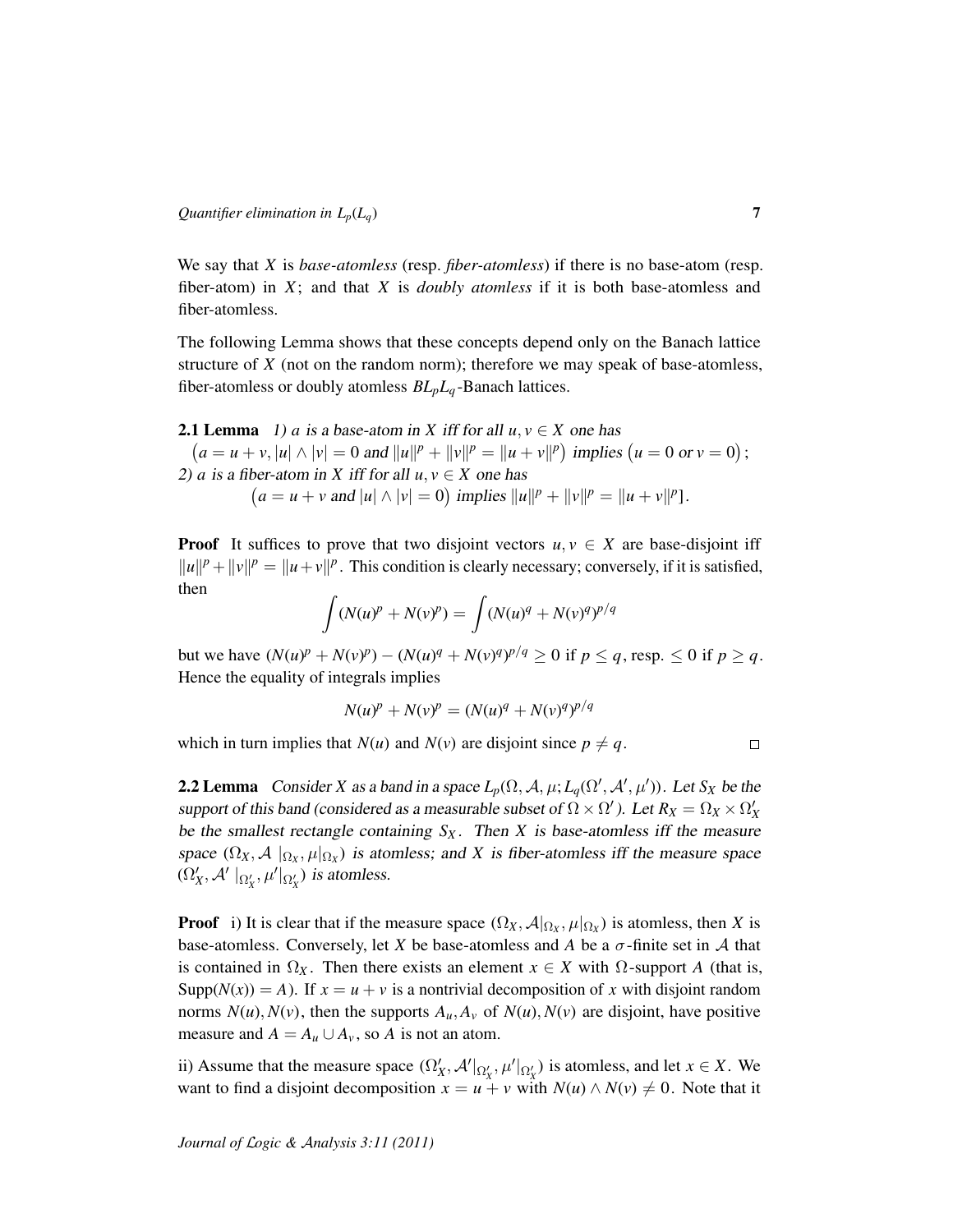is sufficient to do that for some non zero component of *x*. (Recall that a component of *x* is an element  $u \in X$  such that  $x - u$  is disjoint from *u*; equivalently  $u = Px$ for some band projection *P* in *X*). So we may assume that *x* belongs to  $L_{\infty}$  and that the support of *x* is included in a rectangle  $A_x \times A'_x$ , where  $A_x$  (resp.  $A'_x$ ) is a subset of positive finite  $\mu$ -measure (resp.  $\mu'$ -measure) included in  $\Omega_X$  (resp.  $\Omega'_X$ ). If for some decomposition  $A'_x = A'_1 \cup A'_2$  of  $A'_x$  into two disjoint sets of positive measure the vectors  $u = \mathbf{1}_{A_x \times A'_1}$  and  $v = \mathbf{1}_{A_x \times A'_2}$  are not base-disjoint, we are done. Otherwise, for every integer  $N \ge 1$  we can find partitions  $A'_x = A'_1 \cup ... \cup A'_N$  and  $A_x = A_1 ∪ ... ∪ A_N$  with  $\mu'(A'_i) = 1/N$ ,  $i = 1, ...n$ , such that  $x = \sum_{i=1}^{N} \mathbf{1}_{A_i \times A'_i} x$ . Then  $||x||^p = \sum_{i=1}^N ||1_{A_i \times A'_i}x||^p \le ||x||_\infty^p \sum_{i=1}^N \mu(A_i) N^{-p/q} = ||x||_\infty \mu(A_x) N^{-p/q} \to 0$  when  $N \rightarrow \infty$ , which is a contradiction.

Conversely, assume that the measure space  $(\Omega'_X, \mathcal{A}'|_{\Omega'_X}, \mu'|_{\Omega'_X})$  has an atom  $A'$ , which necessarily has finite measure. Then for some  $A \in \mathcal{A}$ , the function  $x = \mathbf{1}_{A \times A}$  is an element of *X*. Consider a decomposition  $x = u + v$  as the sum of two disjoint nonzero elements *u*, *v*; then  $u = \mathbf{1}_U$ ,  $v = \mathbf{1}_V$ , where *U*, *V* form a measurable partition of  $A \times A'$ . Since *A'* is an atom we necessarily have  $U = B \times A'$  and  $V = C \times A'$ , where  $(B, C)$  is a measurable partition of *A*. Hence *u*, *v* are base-disjoint, and *x* is a fiber-atom.  $\Box$ 

<span id="page-7-0"></span>**2.3 Lemma** a) *X* is base-atomless iff for every  $x \in X$  there exist two disjoint elements  $u, v \in X$  with  $x = u + v$  and  $||u|| = ||v|| = 2^{-1/p}||x||$ . b) *X* is fiber-atomless iff for every  $x \in X$  there exist two disjoint elements  $u, v \in X$ 

with  $x = u + v$  and  $||u|| = ||v|| = 2^{-1/q}||x||$ .

**Proof** a) Consider an  $x$  in  $X$ . If such a decomposition exists for  $x$ , then the two components of *x* are clearly base-disjoint (by the proof of Lemma [2.1\)](#page-6-0), so *x* is not a baseatom; hence the condition is sufficient. Conversely, if *X* is base-atomless, then it can be represented as a band in some space  $L_p(\Omega, \mathcal{A}, \mu; L_q(\Omega', \mathcal{A}', \mu'))$ , where the measure space  $(\Omega, \mathcal{A}, \mu)$  is atomless. Then for every  $x \in X$  there exist disjoint sets  $A, B \in \mathcal{A}$ such that *A* ∪ *B* is the support of *N*(*x*) and  $||1_A N(x)||_p = ||1_B N(x)||_p = 2^{-1/p} ||N(x)||_p$ . Then set  $u = \mathbf{1}_A x$  and  $v = \mathbf{1}_B x$ .

b) A disjoint decomposition  $x = u + v$  with  $||u|| = ||v|| = 2^{-1/q}||x||$  cannot be base-disjoint (unless  $x = 0$ ); hence, if such a decomposition exists for every  $x \in X$ , then *X* is fiber-atomless.

Conversely, assume that *X* is fiber-atomless, and represent it as a band in in some space  $L_p(\Omega, \mathcal{A}, \mu; L_q(\Omega', \mathcal{A}', \mu'))$ , where the measure space  $(\Omega', \mathcal{A}', \mu')$  is atomless. Let  $x \in X$ be a non-zero element. Then there exists a component  $x_1$  of x such that  $x_1 \neq 0$  and  $N(x_1) \leq 2^{-1/q}N(x)$ . For, by hypothesis there is a disjoint decomposition  $x = u + v$  with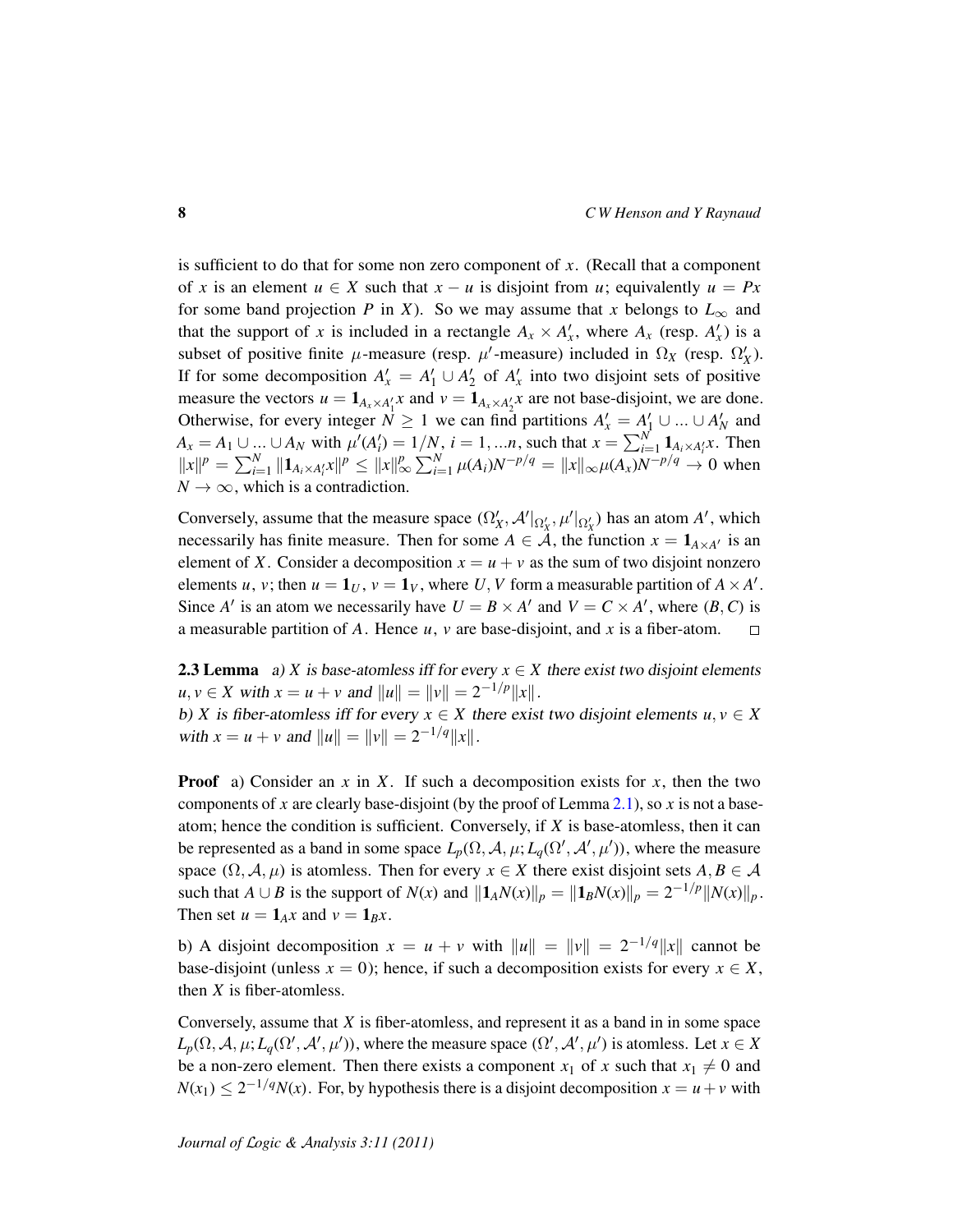$N(u) \wedge N(v) \neq 0$ ; since  $N(u)^q + N(v)^q = N(x)^q$  we have  $N(u)^q \wedge N(v)^q \leq (1/2)N(x)^q$ . Denoting the support of  $(N(u) - N(v))_+$  by *A*, we set  $x_1 = 1_{A \cap U} + 1_{A}v$ . Then  $x_1$  is a nonzero component of *x* and  $N(x_1) = N(u) \wedge N(v) \leq 2^{-1/q} N(x)$ . Iterating this procedure we may find for every *k* a component  $x_k$  of *x* with  $x_k \neq 0$  and  $N(x_k) \leq 2^{-k/q}N(x)$ .

The set  $\mathcal{C}_x$  of components of *x* can be ordered by the relation  $u \prec v$  iff  $|u| \le |v|$ (equivalently, the support of *u* is included in that of *v*). Then every linearly ordered family  $\Gamma$  of elements of  $\mathcal{C}_x$  has a least upper bound  $u_{\Gamma}$ , which is still an element of  $\mathcal{C}_x$ . Thus by Zorn's Lemma the set  $\{u \in C_x \mid N(u) \leq 2^{-1/q} N(x)\}$  (which is non empty by the preceding discussion) has maximal elements. Let  $u_0$  be such a maximal element. If  $N(u_0) \neq 2^{-1/q}N(x)$ , there is some positive real  $\varepsilon$  and some measurable subset *A* of the support of  $N(x)$  such that  $\mathbf{1}_A N(u_0) \leq (2^{-1/q} - \varepsilon)N(x)$ . Let  $w_0 = \mathbf{1}_A(x - u_0)$ ; we can find a component *w*<sub>1</sub> of *w*<sub>0</sub> such that  $N(w_1) \leq \varepsilon N(w_0)$ , hence  $N(w_1) \leq \varepsilon 1_A N(x)$ . Then  $u_1 = u_0 + w_1$  is a component of *x* such that  $N(u_1) \leq 2^{-1/q}N(x)$ ,  $u_0 \prec u_1$ and  $u_0 \neq u_1$ , which contradicts the maximality of  $u_0$ . Hence  $N(u_0) = 2^{-1/q}N(x)$ ; consequently if we set  $v_0 = x - u_0$ , we have also  $N(w_0) = 2^{-1/q}N(x)$ , and thus  $\|u_0\| = \|v_0\| = 2^{-1/q} \|x\|.$  $\Box$ 

<span id="page-8-1"></span>2.4 Remark It results easily from the proof of part (b) of Lemma [2.3](#page-7-0) that if *X* is a fiber atomless  $AL_pL_q$ -Banach lattice, equipped with a  $q$ -random norm  $N$  with values in  $L_p(\Omega, \mathcal{A}, \mu)$ , then for every element  $x \in X$  and every  $\varphi \in L_\infty(\Omega, \mathcal{A}, \mu)$  such that  $0 \leq \varphi \leq 1$  there exists a disjoint decomposition  $x = u + v$  in two components such that  $N(u)^q = \varphi N(x)^q$ ,  $N(v)^q = (1 - \varphi) N(x)^q$ .

<span id="page-8-0"></span>2.5 Proposition The classes of base-atomless, resp. fiber-atomless, resp. doubly atomless *BLpL<sup>q</sup>* -Banach lattices are axiomatizable (in the signature of Banach lattices).

Proof By [\[HR\]](#page-28-0) the class of *BLpL<sup>q</sup>* -Banach lattices is axiomatizable. Thus we need only to give positive bounded sentences in the language of Banach lattices, the approximate satisfaction of which is equivalent, in *BLpL<sup>q</sup>* -Banach lattices, to the property of being base-atomless, resp. fiber-atomless. From Lemma [2.3](#page-7-0) we know that these properties are respectively characterized by the following statements (expressed in the usual formal language of mathematics):

(A) 
$$
\forall x \exists u \left[ |||u| \wedge |x - u|| \right] = 0
$$
 and  $||u|| = 2^{-1/p} ||x||$  and  $||x - u|| = 2^{-1/p} ||x||$ 

respectively

(B) 
$$
\forall x \exists u [|||u| \land |x - u||] = 0
$$
 and  $||u|| = 2^{-1/q}||x||$  and  $||x - v|| = 2^{-1/q}||x||$ .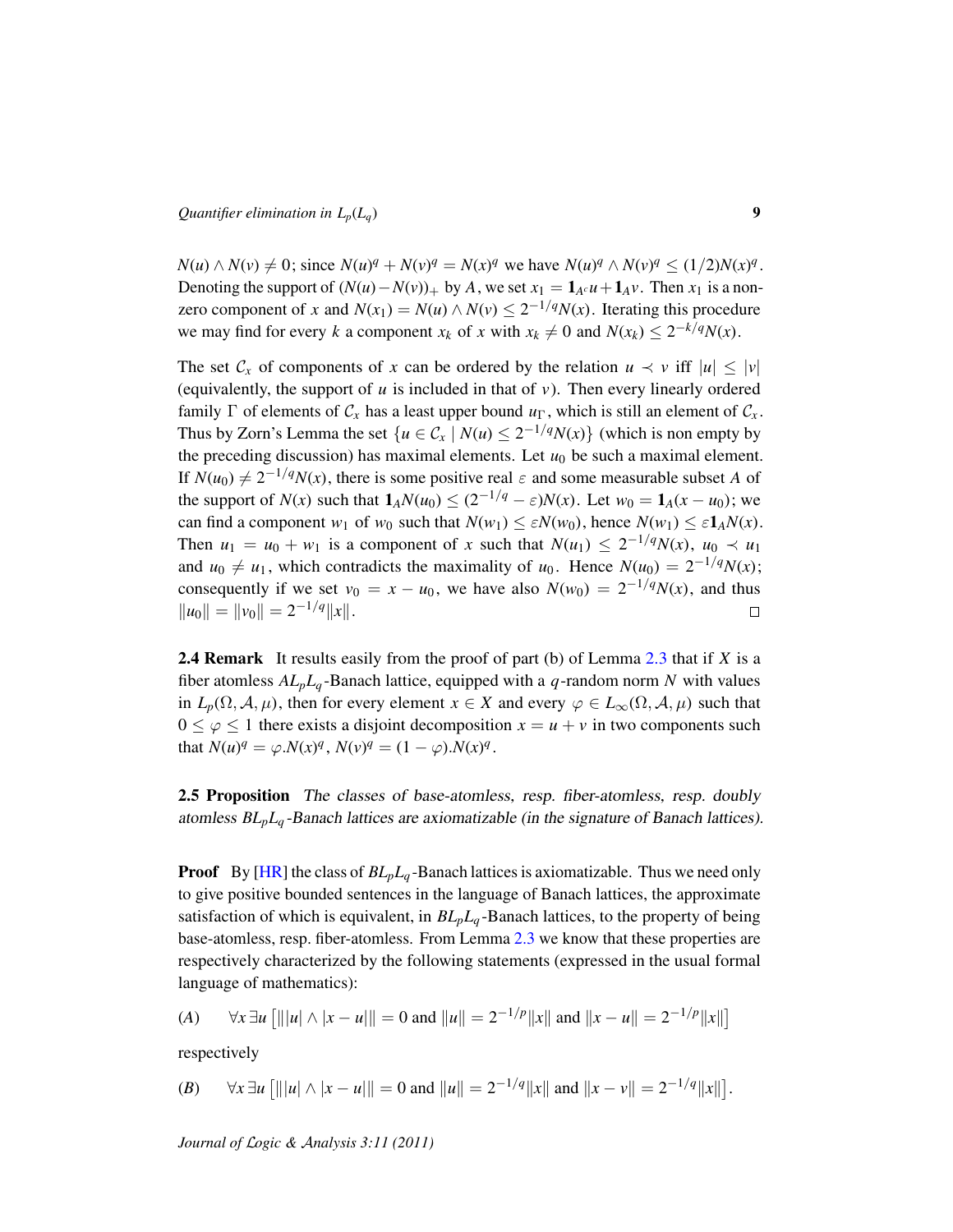Now consider for each real  $\varepsilon \geq 0$  the following sentences (which are positive bounded sentences in the language of Banach lattices):

$$
(A_{\varepsilon}) \qquad \forall_{1} x \exists_{1} u \left[ |||u| \wedge |x - u|| \right] \leq \varepsilon \text{ and } |||u|| - 2^{-1/p} ||x||| \leq \varepsilon
$$
  
and 
$$
|||x - u|| - 2^{-1/p} ||x||| \leq \varepsilon
$$

and

$$
(B_{\varepsilon}) \qquad \forall_{1} x \exists_{1} u \left[ \|\vert u \vert \wedge \vert x - u \vert\| \leq \varepsilon \text{ and } \|\vert u \vert - 2^{-1/q} \Vert x \Vert\| \leq \varepsilon
$$
  
and 
$$
\|\vert x - v \vert\| - 2^{-1/q} \Vert x \Vert\| \leq \varepsilon \right]
$$

(Recall that in the bounded quantifiers  $\forall_1 x$  and  $\exists_1 x$  the variable *x* is taken to range over all elements of norm  $\leq 1$ .)

It is easy to see that in all Banach lattices,  $(A_0)$  and  $(B_0)$  are equivalent to  $(A)$  and (*B*), respectively. Likewise, simple homogeneity and continuity arguments show that a Banach lattice satisfies all the  $(A_\varepsilon)$ , resp.  $(B_\varepsilon)$ ,  $\varepsilon > 0$ , if and only if it approximately satisfies (in the sense of  $[HI]$ ) the positive bounded sentence  $(A_0)$ , resp.  $(B_0)$ .

We will show that for  $\varepsilon$  sufficiently small, a  $BL_pL_q$ -Banach lattice X that satisfies  $(A_{\varepsilon})$ , resp.  $(B_{\varepsilon})$  is in fact base-atomless, resp. fiber-atomless; that is, it verifies  $(A_0)$ , resp.  $(B_0)$ . It follows that for any Banach lattice *X* in the class  $BL_pL_q$ , approximate satisfaction of  $(A_0)$ , resp.  $(B_0)$  by *X* is equivalent to *X* being base-atomless, resp. fiber-atomless.

First we prove this claim for the sentences  $(A_\varepsilon)$  and the property of being baseatomless. Assume that *X* is a  $BL_pL_q$ -Banach lattice satisfying  $(A_\varepsilon)$ , but that *X* contains some non-zero base-atom *a*. Let  $u, v \in X$  with  $a = u + v$ ,  $||u|| \wedge |v||| \le \varepsilon$ , and  $\|x\| - 2^{-1/p} \|a\| \leq \varepsilon$ ,  $\|v\| - 2^{-1/p} \|a\| \leq \varepsilon$ . We can find disjoint elements *u'*, *v'* in *X* such that  $||u - u'|| \le \varepsilon$  and  $||v - v'|| \le \varepsilon$  (*e.g.*,  $u' = u - u_+ \wedge |v| + u_- \wedge |v|$ ,  $v' = v - v_+ \wedge |u| + v_- \wedge |u|$ ). We have then:

$$
||a - (u' + v')|| \le 2\varepsilon
$$
,  $|||u'|| - 2^{-1/p}||a||| \le 2\varepsilon$ , and  $|||v'|| - 2^{-1/p}||a||| \le 2\varepsilon$ 

Let  $P_{u'}$  and  $P_{v'}$  be the projections in *X* onto the bands generated respectively by *u'* and  $v'$ , and set:

$$
b = P_{u'}a, \qquad c = P_{v'}a
$$

We have:

 $||b - u'|| = ||P_{u'}(a - (u' + v'))|| \le ||a - (u' + v')|| \le 2\varepsilon$  and similarly  $||c - v'|| \le 2\varepsilon$ Note that  $P = P_{u'} + P_{v'}$  is also a band projection, and  $P(u' + v') = u' + v'$ . Thus

$$
||a - (b + c)|| = ||(I - P)a|| = ||(I - P)(a - (u' + v'))|| \le ||a - (u' + v')|| \le 2\varepsilon
$$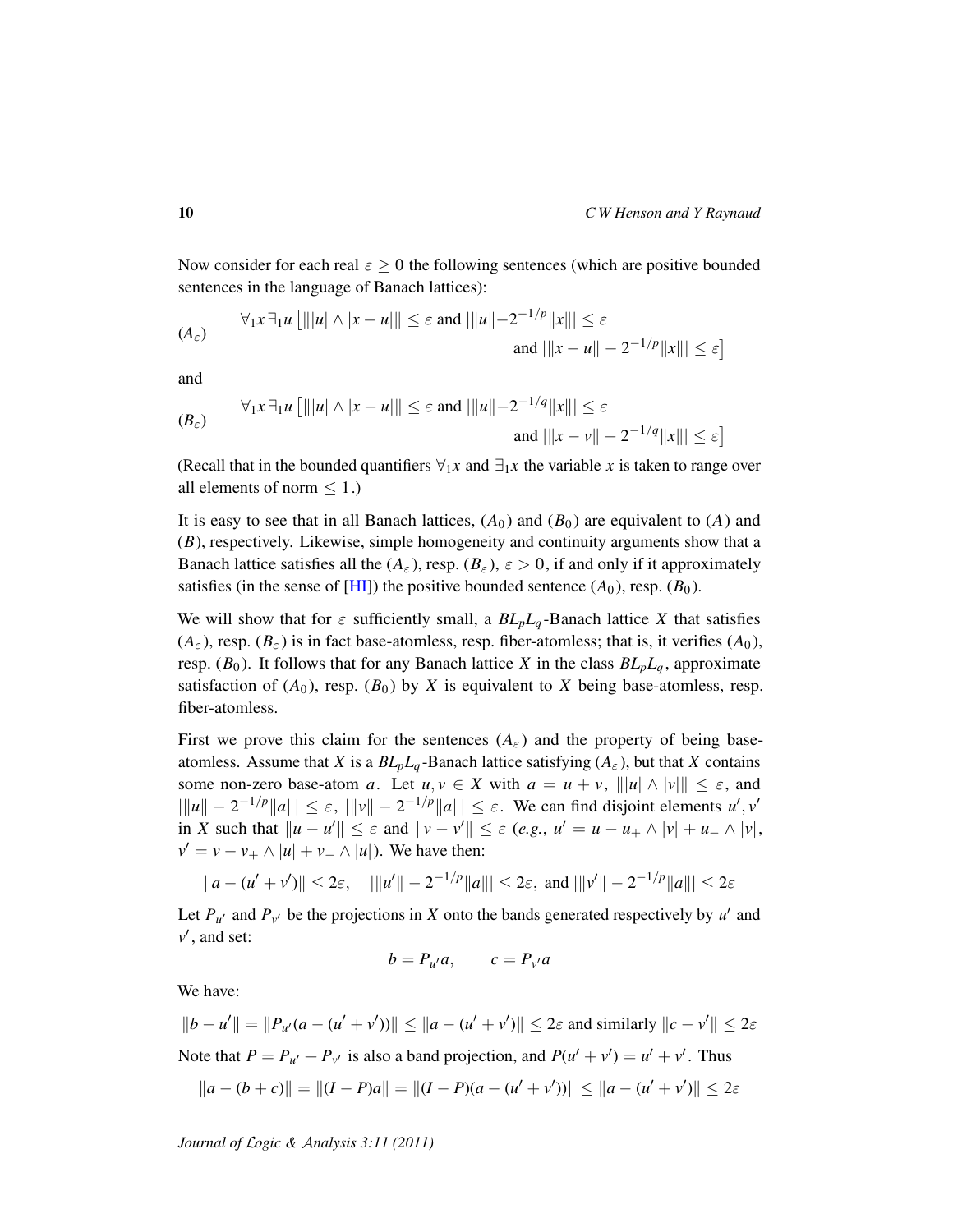and consequently:

(\*) 
$$
||a - (b + c)|| \le 2\varepsilon
$$
,  $|||b|| - 2^{-1/p}||a||| \le 4\varepsilon$ , and  $|||c|| - 2^{-1/p}||a||| \le 4\varepsilon$ .

Observe that since  $b, c$  are both components of the base-atom  $a$ , their random norms  $N(b)$  and  $N(c)$  must be proportional to each other, and thus proportional to  $||b||$  and  $||c||$ . Since *b* and *c* are disjoint we have  $N(b + c) = (N(b)^q + N(c)^q)^{1/q}$ , and thus:

$$
(*)\t||b+c|| = (||b||q + ||c||q)1/q
$$

From (\*) we obtain:

$$
|||a|| - ||b + c||| \le 2\varepsilon
$$
 and  $||||b||^q + ||c||^q$ <sup>1/q</sup> - 2<sup>-1/p+1/q</sup>||a||| \le 8\varepsilon

Therefore conditions (\*) are not compatible with (\*\*) if  $|1 - 2^{-1/p + 1/q}| > 10\varepsilon$ .

Finally, we we prove our claim for the sentences  $(B_{\varepsilon})$  and the property of being base-atomless. Assume now that *X* is a  $BL_pL_q$ -Banach lattice satisfying ( $B_\varepsilon$ ), but that *X* contains some non-zero fiber-atom *a*. Let  $u, v \in X$  with  $a = u + v$ ,  $||u|| \wedge ||v|| \leq \varepsilon$ , and  $||u|| - 2^{-1/q} ||a|| | \leq \varepsilon$ ,  $|||v|| - 2^{-1/q} ||a|| | \leq \varepsilon$ . Consider, as in the preceding paragraph, disjoint elements  $u'$ ,  $v'$  in *X* such that  $||u - u'|| \leq \varepsilon$  and  $||v - v'|| \leq \varepsilon$ , and set  $b = P_{u'}a$  and  $c = P_{v'}a$ . We obtain now:

$$
(|\tau|) \quad ||a - (b + c)|| \le 2\varepsilon, \ |||b|| - 2^{-1/q}||a||| \le 4\varepsilon, \text{ and } |||c|| - 2^{-1/q}||a||| \le 4\varepsilon
$$

Since the elements *b* and *c* are two components of the same fiber-atom *a*, they must be base-disjoint. Thus

$$
||b + c|| = (||b||p + ||c||p)1/p
$$

Conditions (†) and (††) are incompatible if  $|1 - 2^{-1/q+1/p}| > 10\varepsilon$ .

 $\Box$ 

<span id="page-10-0"></span>2.6 Proposition Every separable doubly atomless *BLpL<sup>q</sup>* -Banach space is isomorphic to  $L_p([0, 1]; L_q([0, 1])$  (which we denote by  $L_p(L_q)$ ). Hence the theory of doubly atomless *BLpL<sup>q</sup>* -Banach lattices is separably categorical (*i.e.*, it has only one separable model up to isomorphism).

**Proof** Let *X* be a separable doubly atomless  $BL_pL_q$ -Banach lattice. It can be represented as a band in a space  $L_p(\Omega_1, \mathcal{A}_1, \mu_1; L_q(\Omega_2, \mathcal{A}_2, \mu_2))$ , where  $(\Omega_1, \mathcal{A}_1, \mu_1)$  and  $(\Omega_2, \mathcal{A}_2, \mu_2)$  are atomless measure spaces. Moreover one may assume that the least rectangle containing the support of this band is  $\Omega_1 \times \Omega_2$ .

First we will show that the spaces  $L_1(\Omega_1, \mathcal{A}_1, \mu_1)$  and  $L_1(\Omega_2, \mathcal{A}_2, \mu_2)$  are both separable. Indeed, each of these  $L_1$ -spaces is isomorphic to a direct sum of spaces of the form  $L_1([0, 1]^\kappa)$ , where [0, 1] is equipped with Lebesgue measure and  $\kappa$  is some cardinal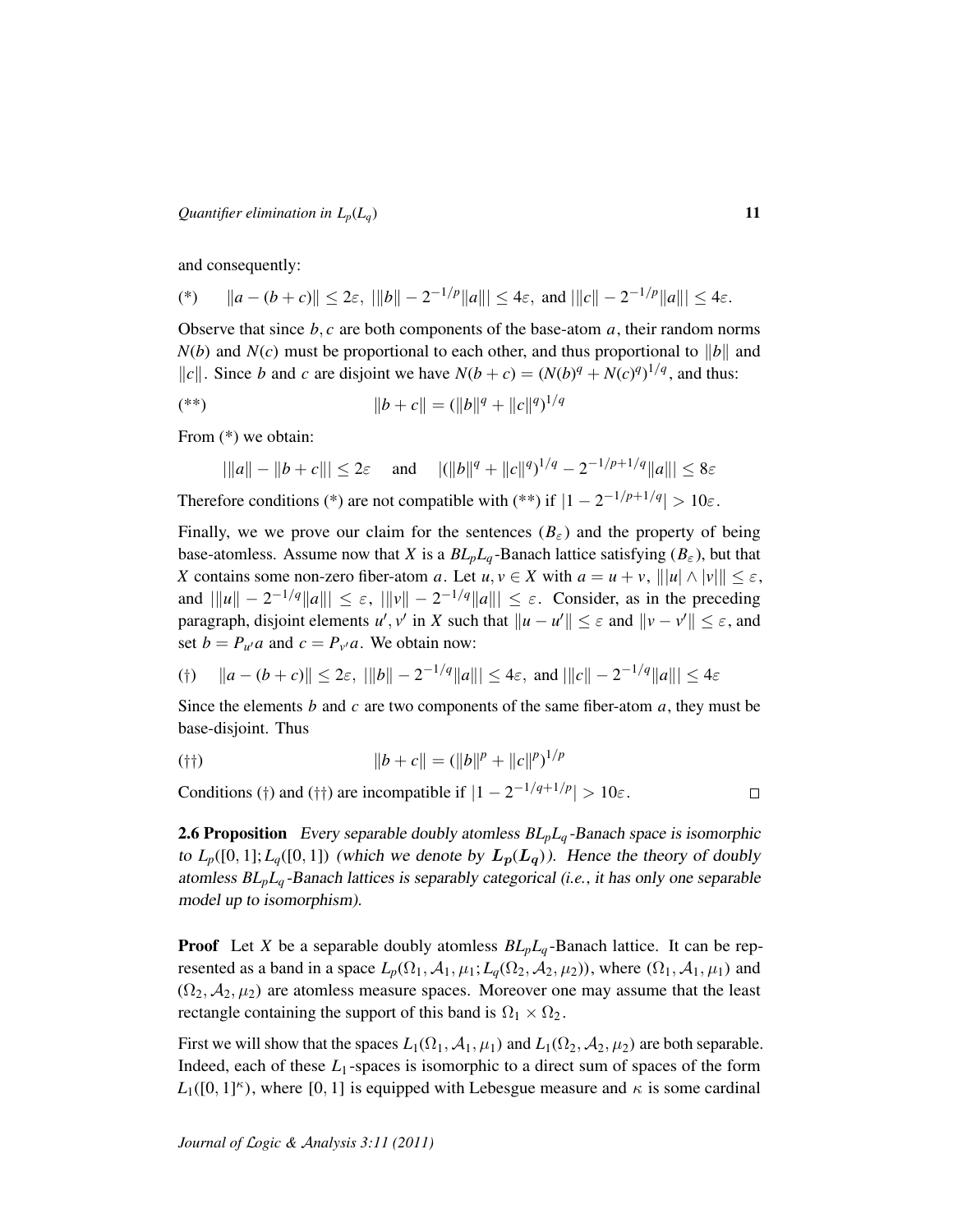number. If for example  $L_1(\Omega_2, \mathcal{A}_2, \mu_2)$  contains a component  $L_1(B) \simeq L_1([0, 1]^{\kappa})$  with  $\kappa > \aleph_0$ , then since the support  $S_X$  intersects  $\Omega_1 \times B$  (*i.e.*, the intersection has positive measure) there is some component  $L_1(A) \simeq L_1([0, 1]^\alpha)$  of  $L_1(\Omega_1, \mathcal{A}_1, \mu_1)$  such that  $S_X$ intersects *A* × *B*. That is,  $T: = S_X \cap (A \times B)$  has positive measure. Since the measure space  $[0,1]^\alpha \times [0,1]^\kappa = [0,1]^{\alpha+\kappa}$  is homogeneous,  $L_1(A \times B)$  is isomorphic to its band  $L_1(T, (\mathcal{A}_1 \otimes \mathcal{A}_2)|_T, (\mu_1 \otimes \mu_2)|_T)$ ; hence this last space is not separable. Then the band generated by *T* in *X* is not separable either (since the norm of *X* dominates the  $L_1$ -norm up to a constant factor on the set *T*, which is of finite measure). So in fact every component in the decomposition of both  $L_1$ -spaces is separable. On the other hand both of the measure spaces are  $\sigma$ -finite: if for example  $(\Omega_2, \mathcal{A}_2, \mu_2)$  were not σ-finite, then  $\Omega_2$  would contain an uncountable family  $(B_γ)$  of disjoint measurable sets of positive measure. Each of the bands generated by  $\Omega_1 \times B_{\gamma}$  in *X* would in turn contain a non-zero element  $x_\gamma$ , and *X* would contain an uncountable family( $x_\gamma$ ) of pairwise disjoint, non zero elements and would not be separable, a contradiction. This completes the proof that  $L_1(\Omega_1, \mathcal{A}_1, \mu_1)$  and  $L_1(\Omega_2, \mathcal{A}_2, \mu_2)$  are both separable.

Since both measure spaces  $(\Omega_1, \mathcal{A}_1, \mu_1)$  and  $(\Omega_2, \mathcal{A}_2, \mu_2)$  are also atomless, it follows that the corresponding  $L_p$ -spaces are isomorphic to the usual Lebesgue spaces  $L_p([0, 1])$ . Thus we may suppose that *X* is a band in  $L_p(L_q)$ .

Let  $f_0 \in X$  be a positive element of maximal support. We may suppose that  $N(f_0)$  is an indicator function; its support is then the base-support  $\Omega_X$  of *X*. Let  $w = |f_0|^q$ ; denoting also by *w* a non-negative function measurable in the two variables representing *w*, set

$$
W(s,t) = \int_0^t w(s,u) \, du.
$$

Then *W* is a measurable function of the two variables  $(s, t)$ , increasing and continuous with respect to the second variable, and  $W(s, 1) = 1$ . The change of variable formula for the Lebesgue integral [\[Ran,](#page-28-8) Corollary 6.3.17] yields that

$$
\int_0^1 h(W(s, u)) w(s, u) du = \int_0^1 h(W(s, u)) dW_s(u) = \int_0^1 h(t) dt
$$

for every  $h \in L_1([0,1])$ . Let  $Y = L_p(\Omega_X; L_q([0,1])$ . Then we define a linear map *T* :  $L_0(\Omega_X \times [0, 1])$  into  $L_0([0, 1]^2)$  by

$$
Tf(s,t) = f(s, W(s,t))f_0(s,t)
$$

Then clearly

$$
N(Tf)=N(f).
$$

In particular *T* defines an embedding from *Y* into  $L_p([0, 1]; L_q([0, 1]))$ , in fact into the band generated by  $f_0$ , which is *X*. Note that *T* preserves random norms and is modular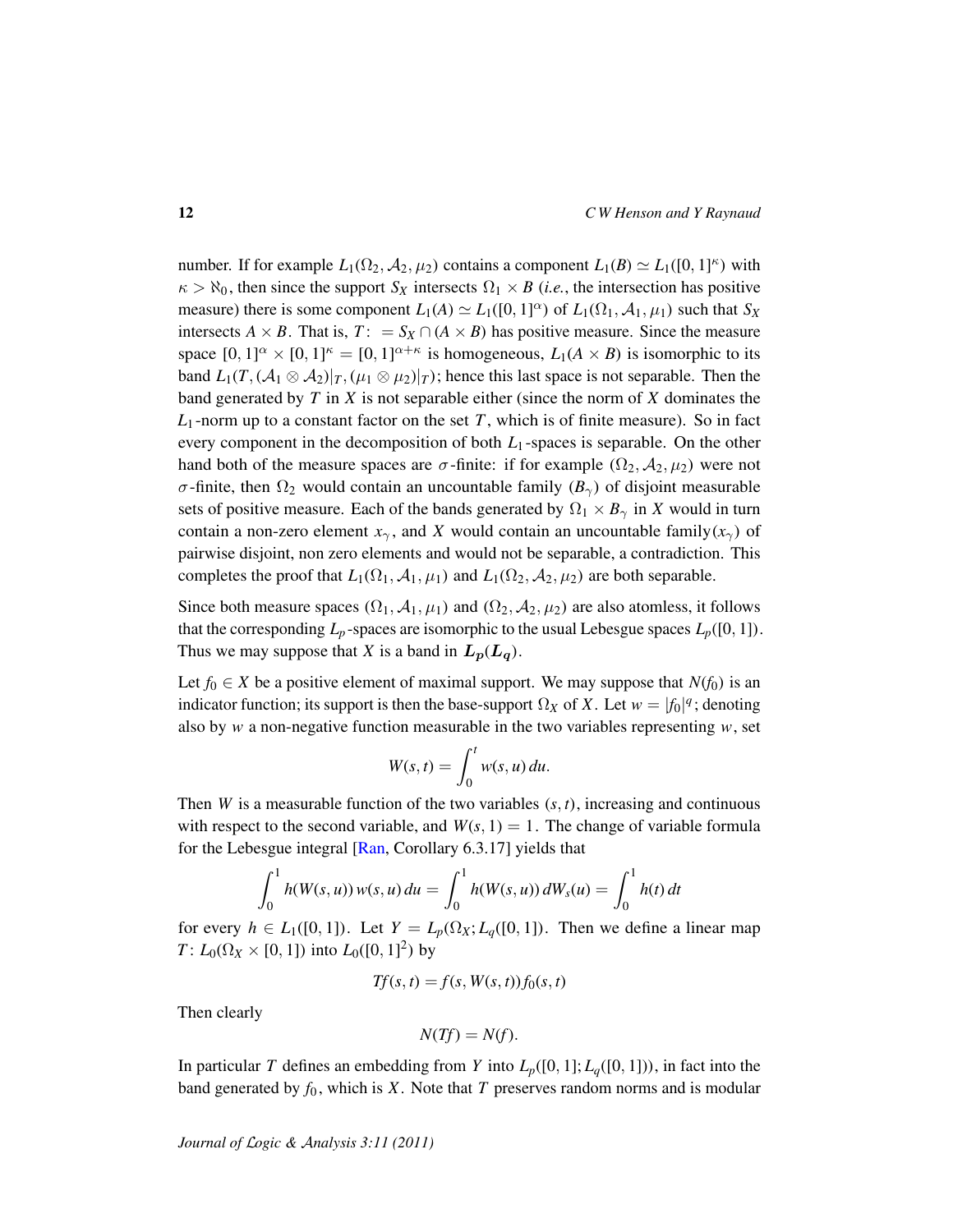for the action of  $L_{\infty}(\Omega_X)$ , that is

$$
T(\phi f) = \phi f
$$

for all  $f \in Y$  and  $\phi \in L_{\infty}(\Omega_X)$ . Let us show that *T* is surjective (from *Y* onto *X*). If  $0 \le a \le 1$ ,  $E_a = \{(s, u) \in [0, 1]^2 \mid u \le W(s, a)\}\$  and  $F_a = \Omega_X \times [0, a]$ , we have

$$
W^{-1}(E_a) = \{(s, t) \mid W(s, t) \le W(s, a)\} \supset \Omega_X \times [0, a] = F_a
$$

thus

$$
T\mathbf{1}_{E_a}=(\mathbf{1}_{E_a}\circ W)f_0\geq \mathbf{1}_{F_a}f_0
$$

On the other hand  $N(T1_{E_a}) = N(1_{E_a}) = W(\cdot, a)^{1/q} = N(1_{F_a}f_0)$  and thus  $||T1_{E_a}|| =$  $||\mathbf{1}_{F_a}f_0||$ . Since the lattice norm on  $L_p(L_q)$  is strictly monotone, we have thus

$$
T\mathbf{1}_{E_a}=\mathbf{1}_{F_a}f_0.
$$

By modularity of  $T$  we have that  $\mathbf{1}_{A \times F_a} f_0$  belongs to the range of  $T$  for every measurable subset *A* of  $\Omega_X$  and  $a \in [0, 1]$ . By linearity and density, the range of *T* (which is closed since *T* is isometric) contains *X*. So *T* :  $Y \rightarrow X$  is an isomorphism.

Finally we may find an isomorphism *U* from  $L_p(\Omega_X)$  onto  $L_p([0, 1])$ , *e.g.*, mapping  $\mathbf{1}_{\Omega_X}$ onto  $|\Omega_X|^{1/p} \mathbf{1}_{[0,1]}$ . Then  $U \otimes I$  maps Y onto  $L_p([0,1]; L_q([0,1])$  isometrically.  $\Box$ 

**2.7 Corollary** For any pair  $X_1, X_2$  of doubly atomless  $BL_pL_q$ -Banach lattices there is an ultrafilter U such that the corresponding ultrapowers  $(X_1)_{\mathcal{U}}, (X_2)_{\mathcal{U}}$  are isomorphic.

**Proof** By the Downward Löwenheim-Skolem Theorem (see [[HI,](#page-28-2) Proposition 9.13]) every  $BL_pL_q$ -Banach lattice *X* contains a separable one  $X_0$  that is an elementary substructure of  $X$ . In particular  $X$  and  $X_0$  are elementary equivalent. If  $X$  is doubly-atomless, then by Proposition [2.5](#page-8-0) so is  $X_0$ , which is thus isomorphic to  $L_p(L_q)$ , by Proposition [2.6.](#page-10-0) Hence all the doubly-atomless *BLpL<sup>q</sup>* -spaces are elementary equivalent and the Ultrapower Theorem ([\[HI,](#page-28-2) Theorem 10.7]) shows that any two doubly atomless *BLpL<sup>q</sup>* -Banach lattices have isomorphic ultrapowers.  $\Box$ 

<span id="page-12-0"></span>2.8 Proposition The following classes of Banach lattices are closed under unions of increasing chains:

i) the class of *BLpL<sup>q</sup>* -Banach lattices;

ii) the class of doubly atomless *BLpL<sup>q</sup>* -Banach lattices.

**Proof** i) Let  $(X_i)_{i \in I}$  be an increasing chain of  $BL_pL_q$ -Banach lattices and  $X = \overline{\bigcup_i X_i}$ be the completion of their union. By [\[HR,](#page-28-0) Proposition 3.6], it suffices to check that *X* is a  $(L_p L_q)$ 1 -Banach lattice, that is: for every finite family  $x_1, \ldots, x_n$  of disjoint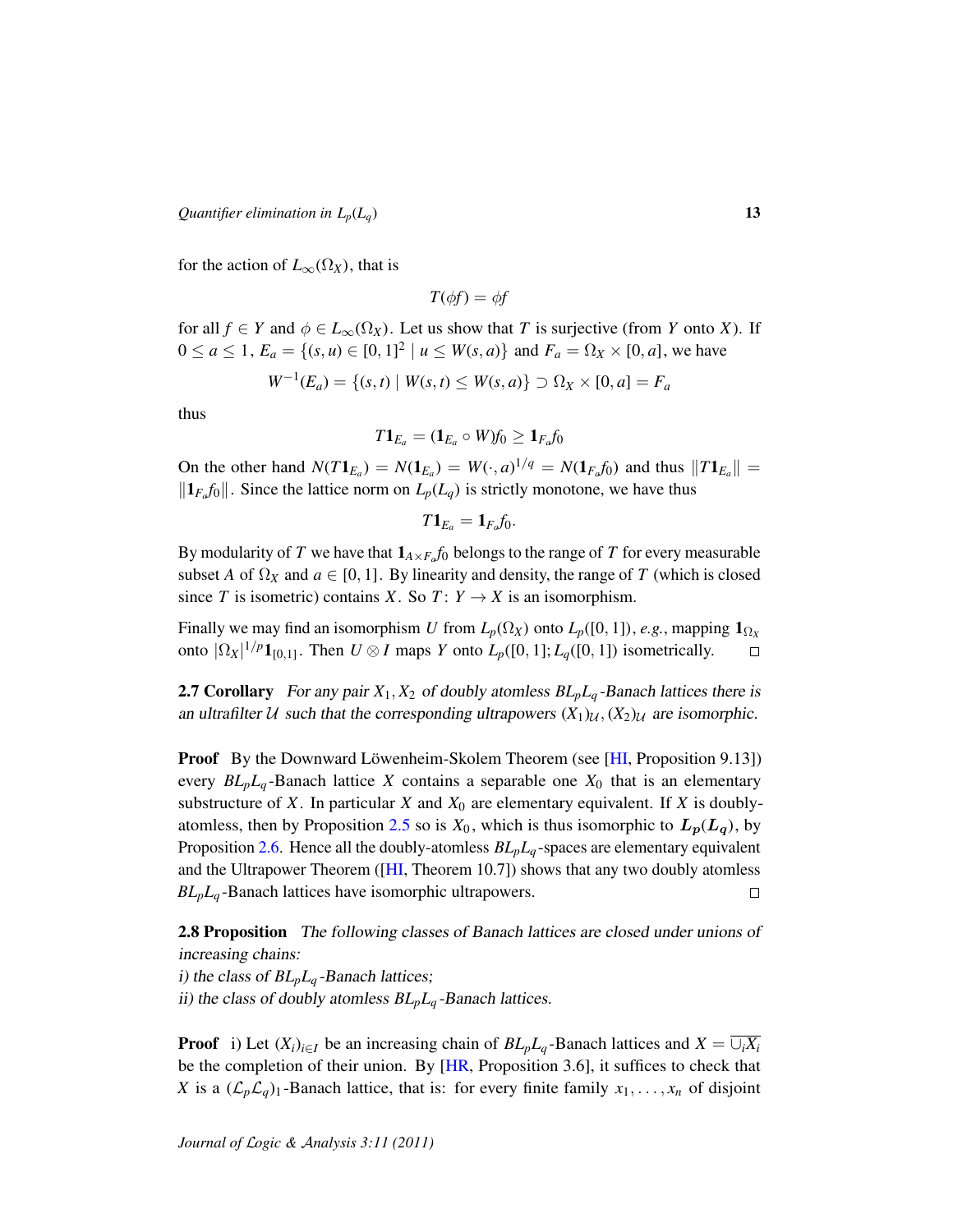elements of *X* and every  $\varepsilon > 0$ , there exists a finite dimensional sublattice *F* of *X* and a vector lattice isomorphism *T* from *F* onto a finite-dimensional  $BL_pL_q$ -space such that  $||T|| ||T^{-1}|| < 1 + \varepsilon$  and  $dist(x_k, F) < \varepsilon$ ,  $k = 1, ..., n$ .

In fact, decomposing  $x_k$ ,  $k = 1, \ldots, n$  into their positive and negative parts, we may reduce to the case where  $x_k \geq 0$ ,  $k = 1, \ldots, n$ . Then find  $i \in I$  and  $y_1, \ldots, y_n$  in *X*<sup>+</sup> such that  $||x_k - y_k|| \leq \varepsilon' := \varepsilon/(2n + 1)$ ,  $k = 1, \ldots n$ . For  $j \neq k$  we have then  $|| |y_j| \wedge |y_k| || \leq 2\varepsilon'$  by the triangle inequality. Setting  $z_j = (y_j - \bigvee_{k \neq j} y_k)_+$ , we obtain positive, disjoint elements  $z_1, \ldots z_n \in X_i$  with  $||x_j - z_j|| \leq 2n\varepsilon', j = 1, \ldots n$ . Since  $X_i$  is a  $(\mathcal{L}_p \mathcal{L}_q)_1$ -Banach lattice, it contains a finite-dimensional sublattice *F* such that dist $(z_j, F) < \varepsilon'$ ,  $j = 1, \ldots n$  and there is a vector lattice isomorphism *T* from *F* onto a finite-dimensional  $BL_pL_q$ -space with  $||T|| ||T^{-1}|| < 1 + \varepsilon$ . Then dist  $(x_j, F) < (2n + 1)\varepsilon' < \varepsilon, j = 1, \dots n$ . Since  $F \subset X$  we are done.

ii) We now have to prove that if, moreover, the *BLpL<sup>q</sup>* -Banach lattices in the chain are doubly atomless, then so is *X*. This is a trivial consequence of the axiomatization of both base- and fiber-atomless properties by means of a ∀∃ axiom (see the proof of Proposition [2.5\)](#page-8-0).  $\Box$ 

#### <span id="page-13-0"></span>3 Continuation of positive isometries on subcones of  $L^+_\alpha$ α

The following equimeasurability result on the positive axis is known (see [\[Li,](#page-28-9) Lemma 2]); for the sake of completeness we give a short proof, following  $[Ray]$ .

<span id="page-13-1"></span>**3.1 Lemma** Let  $\alpha$  be a positive real number that is not an integer. Let  $\mu, \nu$  be two probability measures on [0,  $+\infty$ ), each having a moment of order  $\alpha$ . If

$$
\int_0^{+\infty} (t+a)^\alpha d\mu(t) = \int_0^{+\infty} (t+a)^\alpha d\nu(t)
$$
 (1)

for every  $a > 0$ , then  $\mu = \nu$ .

**Proof** Assume first  $0 < \alpha < 1$ . We make use of the formula

$$
\forall s > 0, \quad s^{\alpha} = C_{\alpha} \int_0^{+\infty} (1 - e^{-us}) \frac{du}{u^{\alpha+1}}.
$$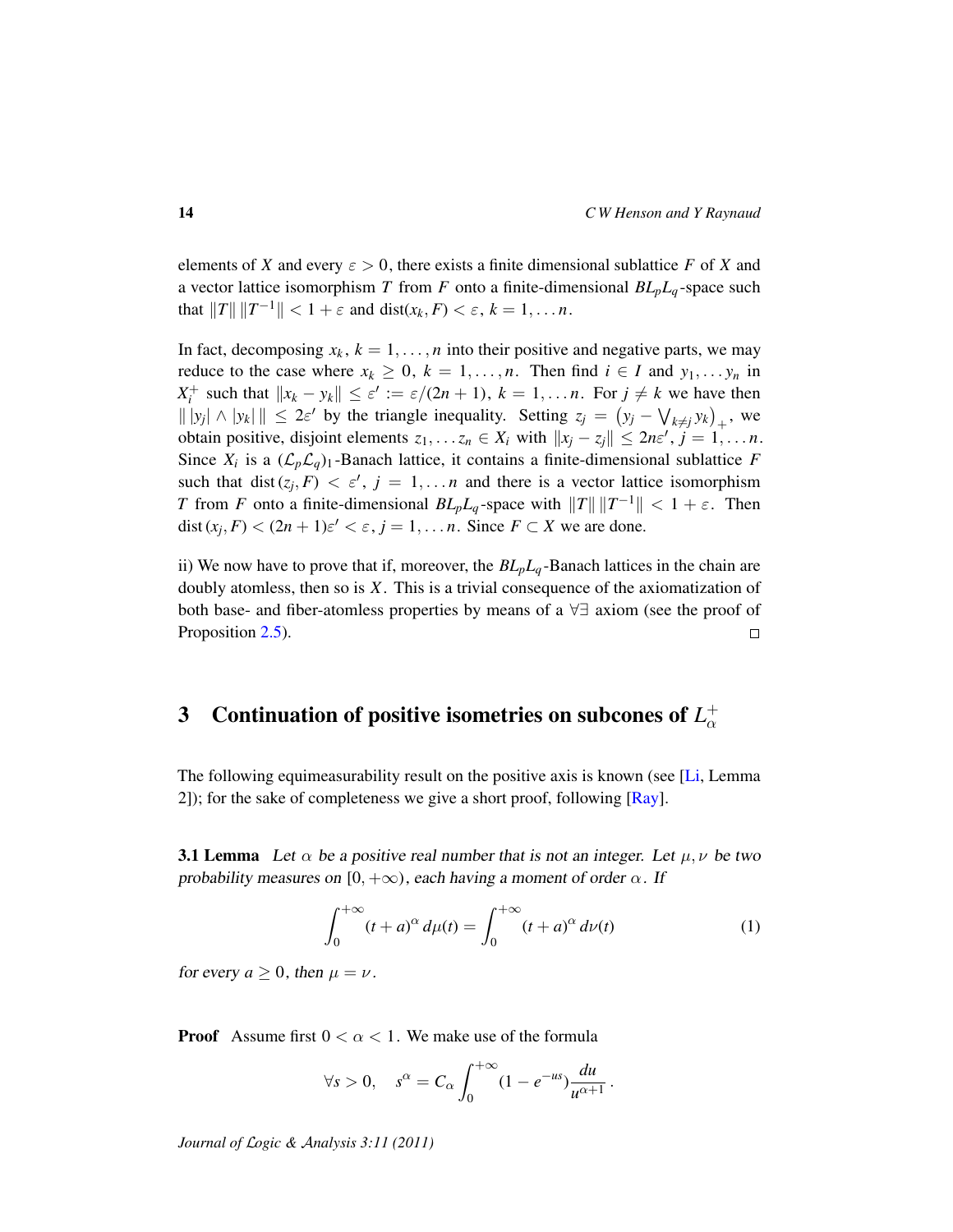Then by Fubini's theorem

$$
\int_0^{+\infty} (t+a)^\alpha d\mu(t) = C_\alpha \int_0^{+\infty} \int_0^{+\infty} (1-e^{-u(t+a)}) \frac{du}{u^{\alpha+1}} d\mu(t) =
$$
  

$$
= C_\alpha \int_0^{+\infty} \left[1 - \int_0^{+\infty} e^{-u(t+a)} d\mu(t)\right] \frac{du}{u^{\alpha+1}}
$$
  

$$
= C_\alpha \int_0^{+\infty} \left[1 - e^{-ua} \mathcal{L}\mu(u)\right] \frac{du}{u^{\alpha+1}}
$$

where  $\mathcal{L}\mu$  denotes the Laplace transform of  $\mu$ . For all  $u > 0$ , set

$$
\Phi_{\mu}(u) = \frac{1 - \mathcal{L}\mu(u)}{u^{\alpha+1}}.
$$

Observe that  $\mathcal{L}_{\mu}(u) \leq 1$ , hence  $\Phi_{\mu}(u) \geq 0$  for all  $u > 0$ . If we put  $a = 0$  in the above formula, we get

$$
C_{\alpha} \int_0^{+\infty} \Phi_{\mu}(u) du = \int_0^{+\infty} t^{\alpha} d\mu(t) < +\infty
$$

so

$$
\int_0^{+\infty} (t+a)^\alpha d\mu(t) = C_\alpha \int_0^{+\infty} \left( \frac{1-e^{-ua}}{u^{\alpha+1}} + e^{-ua} \Phi_\mu(u) \right) du =
$$
  
=  $a^\alpha + \mathcal{L}_{\Phi_\mu}(a)$ 

Hence equation (1) implies that  $\mathcal{L}_{\Phi_\mu} = \mathcal{L}_{\Phi_\nu}$ ; then by injectivity of the Laplace transform [\[Ka,](#page-28-11) p. 63] we have  $\Phi_{\mu} = \Phi_{\nu}$ , so  $\mathcal{L}\mu = \mathcal{L}\nu$ , and thus  $\mu = \nu$ .

This proves the Lemma in the case  $0 < \alpha < 1$ . Now if  $\alpha > 1$ , we may differentiate both sides of equation (1) with respect to *a* and obtain

$$
\alpha \int_0^{+\infty} (t+a)^{\alpha-1} d\mu(t) = \alpha \int_0^{+\infty} (t+a)^{\alpha-1} d\nu(t)
$$

which is exactly the result of replacing  $\alpha$  by  $\alpha-1$  in equation (1). Iterating, we descend to the exponent  $\beta = \alpha - [\alpha]$  (the fractional part of  $\alpha$ ) which satisfies  $0 < \beta < 1$  unless  $\alpha \in \mathbb{N}$ , and we conclude the proof using the above reasoning.  $\Box$ 

<span id="page-14-0"></span>**3.2 Proposition** Let  $(\Omega, \mathcal{A}, P)$  be a probability space and  $\alpha > 0$ ,  $\alpha \notin \mathbb{N}$ . Assume that  $f_1, \ldots, f_n, g_1, \ldots, g_n$  are elements of the positive cone of  $L_{\alpha}(\Omega, \mathcal{A}, P)$  satisfying

$$
\|\mathbf{1} + \sum_{j=1}^{n} \lambda_j f_j\|_{\alpha} = \|\mathbf{1} + \sum_{j=1}^{n} \lambda_j g_j\|_{\alpha}
$$
 (2)

for every system  $(\lambda_1, \ldots, \lambda_n)$  of positive coefficients (1 denotes the constant unit function). Then the random vectors  $(f_1, \ldots, f_n)$  and  $(g_1, \ldots, g_n)$  have the same joint probability distribution.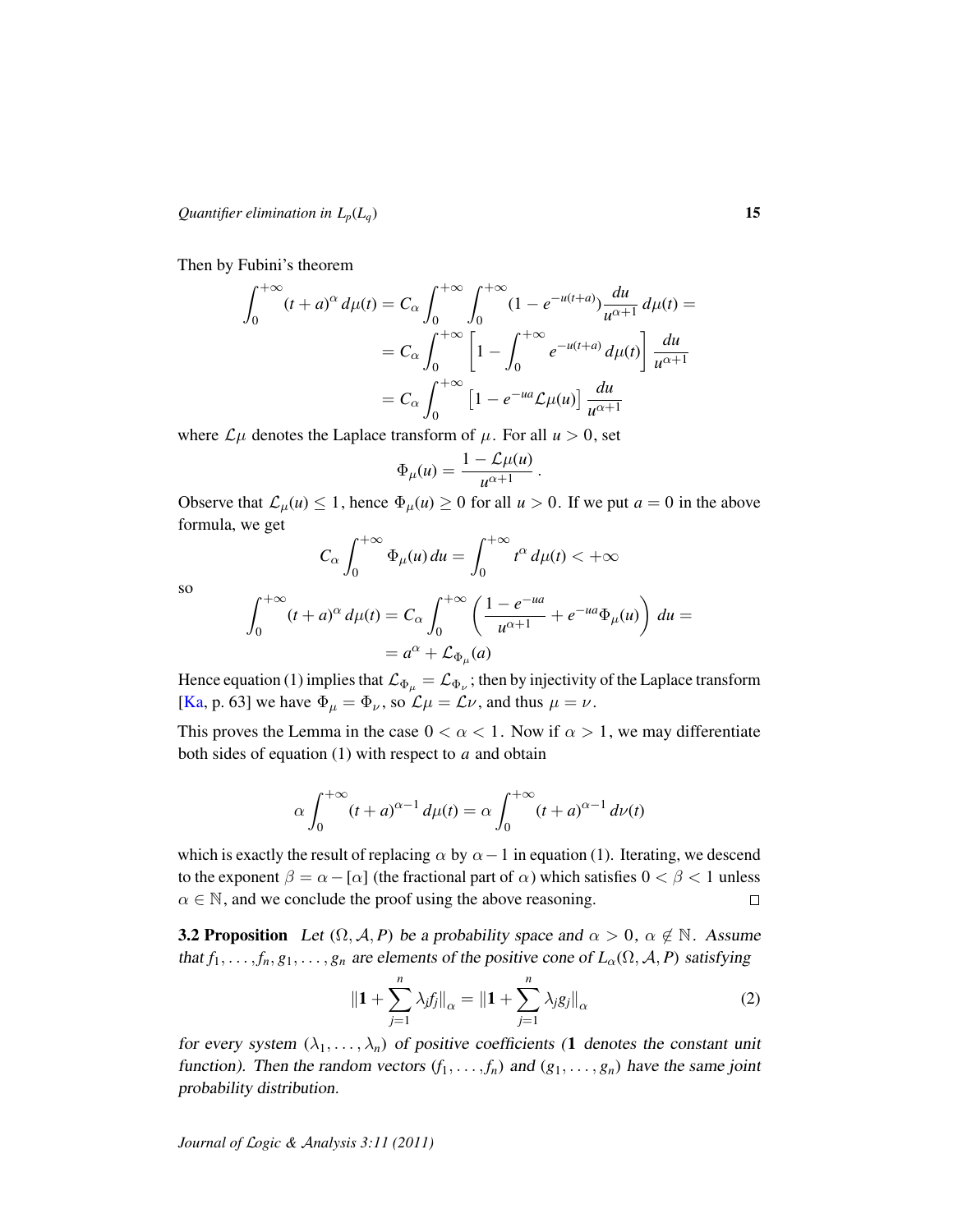**Proof** From Lemma [3.1](#page-13-1) we see that for any  $\lambda_1, ..., \lambda_n \geq 0$ 

$$
dist\left(\sum_{j=1}^{n} \lambda_j f_j\right) = dist\left(\sum_{j=1}^{n} \lambda_j g_j\right)
$$

Let  $\nu_f$ , resp.  $\nu_g$  be the probability distribution of the random vector  $f = (f_1, ..., f_n)$ , resp.  $g = (g_1, ..., g_n)$ . We have for every  $\lambda_1, ... \lambda_n \in \mathbb{R}_+$ 

$$
\int_{\mathbb{R}^n_+} \exp\big[-\sum_{j=1}^n \lambda_j t_j\big] d\nu_f(t) = \int_{\mathbb{R}^n_+} \exp\big[-\sum_{j=1}^n \lambda_j t\big] d\nu_g(t)
$$

and therefore

$$
\mathcal{L}\nu_f=\mathcal{L}\nu_g;
$$

*i.e.*,  $\nu_f$  and  $\nu_g$  have the same multivariate Laplace transform. By injectivity of the multivariate Laplace transformation  $(e.g., \text{see } [Ka, Theorem 4.3])$  $(e.g., \text{see } [Ka, Theorem 4.3])$  $(e.g., \text{see } [Ka, Theorem 4.3])$  it follows that  $\nu_f = \nu_g$ .  $\Box$ 

<span id="page-15-0"></span>**3.3 Proposition** Let  $0 < \alpha \notin \mathbb{N}$  and  $\Gamma \subseteq L^+_{\alpha}(\mu)$  be a subcone of the positive cone of some  $L_{\alpha}(\mu)$ -space. Let  $T: \Gamma \to L_{\alpha}^{+}(\nu)$  be a normed cone morphism into the positive cone of another  $L_{\alpha}$ -space. Then *T* extends uniquely to an isomorphism from the closed sublattice generated by  $\Gamma$  onto the closed sublattice generated by  $T(\Gamma)$ .

Proof The argument follows familiar lines (see Hardin's [\[Ha,](#page-27-1) proof of Theorem 2.2]). The uniqueness of this extension, if it exists, is clear. We show its existence.

a) We assume first that  $\mu$ ,  $\nu$  are probability measures,  $\Gamma$  contains the positive constants, and that *T* maps constants to constants  $(T1 = 1)$ .

Then by Proposition [3.2](#page-14-0) we have dist  $(Tf_1, ..., Tf_n) = \text{dist}(f_1, ..., f_n)$  for every  $f_1, ..., f_n \in$ Γ. In particular for all Borel subsets  $B_1, \ldots, B_n$  of R we have  $\mu({f_i \in B_i, i = 1, \ldots n}) =$  $\nu(Tf_i \in B_i, i = 1, ...n)$ . Set  $\rho(\{f_i \in B_i, i = 1, ...n\}) = \{Tf_i \in B_i, i = 1, ...n\}$  for every finite system  $(f_1, ..., f_n, B_1, ..., B_n)$ ; this map is well defined up to sets of measure zero and preserves measure. It extends first to a Boolean measure-preserving isomorphism from the ring of measurable sets generated by the  $f \in \Gamma$  onto that generated by the *Tf*  $\in T(\Gamma)$ , and then between the  $\sigma$  algebras  $\sigma(\Gamma)$  and  $\sigma(T(\Gamma))$  generated by  $\Gamma$ , resp. *T*(Γ). This isomorphism in turn induces an isometry  $U_\rho$  from  $L_\alpha(\Omega, \sigma(\Gamma), \mu)$  onto  $L_{\alpha}(\Omega', \sigma(T(\Gamma)), \nu)$ . Approximating every  $f \in \Gamma$  by step functions on sets  $a_i \leq f < b_i$ , one sees that *U*<sup>ρ</sup> restricts to *T* on Γ. Moreover the sublattice *E* generated by Γ is clearly included in  $L_{\alpha}(\Omega, \sigma(\Gamma), \mu)$ , and since  $U_{\rho}$  is an embedding, its restriction to *E* gives the desired extension of *T* (in fact since  $1 \in \Gamma$  it turns out that  $E = L_{\alpha}(\Omega, \sigma(\Gamma), \mu)$ ).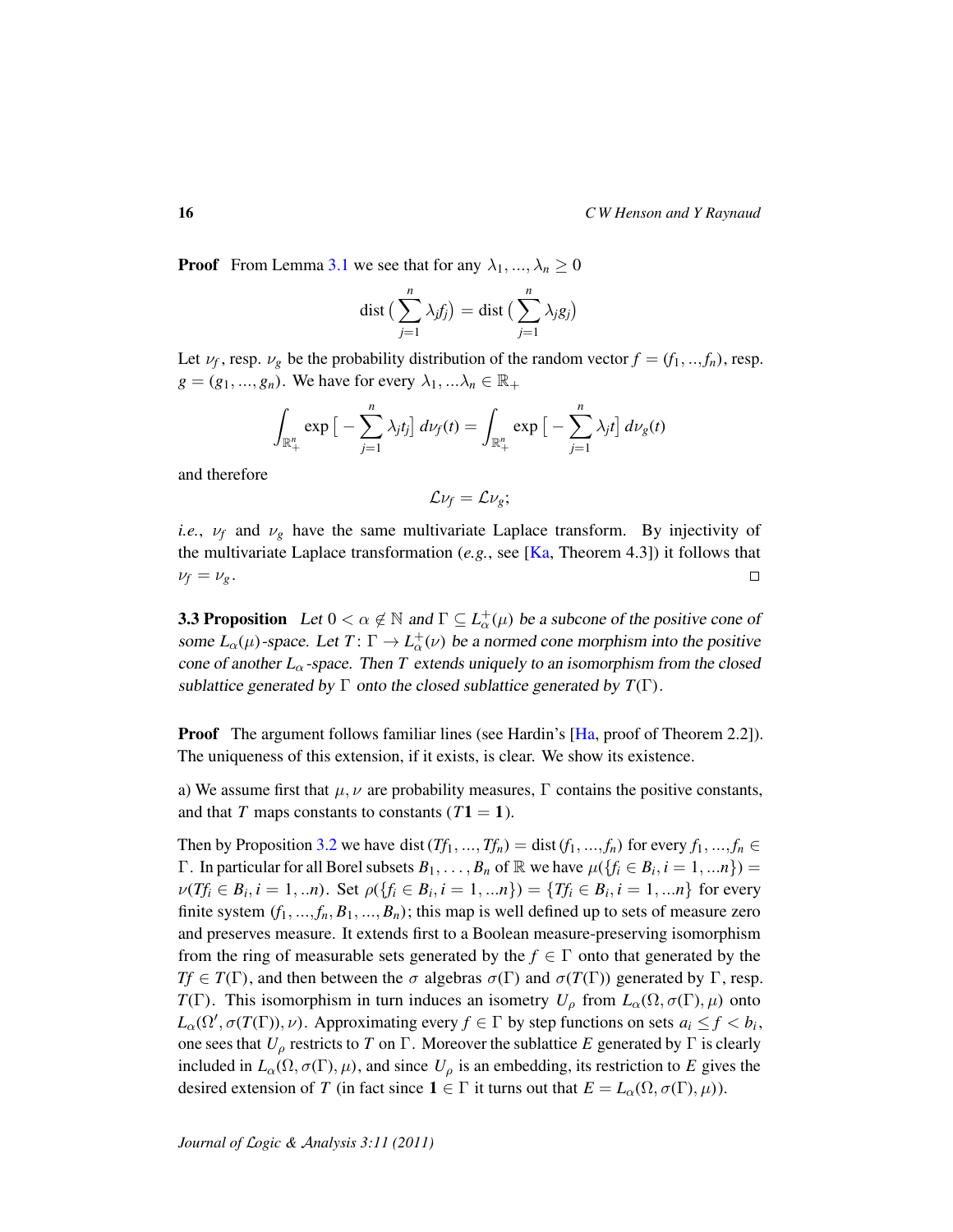b) We treat now the general case. If  $\Phi = \{f_1, ..., f_n\}$  is a finite subset in  $\Gamma$ , the cone Γ<sub>Φ</sub> generated by Φ has an element of maximal support  $f = f_1 + ... + f_n$ . This is also the maximal support of the closed sublattice generated by  $\Gamma_{\Phi}$ . Let  $S_{\Phi}$  be the support of *f* and  $S'_\Phi$  that of *Tf*. After a change of density (reducing to the case where  $f = 1_{S_{\Phi}}$ ,  $Tf = 1_{S'_{\Phi}}$ ) limited to the bands generated by  $\Gamma_{\Phi}$ , resp.  $T(\Gamma_{\Phi})$ , the argument in part (*a*) gives an isomorphism  $U_{\Phi}$  from the closed sublattice generated by  $\Gamma_{\Phi}$  onto that generated by  $\Gamma_{T_{\Phi}}$ , which extends  $T_{|\Gamma_{\Phi}}$ . If  $\Phi_1 \subset \Phi_2$ , then  $U_{\Phi_2|\Gamma_{\Phi_1}} = U_{\Phi_1}$  by uniqueness, so there exists a common extension *U* of all  $U_{\Phi}$ 's to a map from the sublattice generated by  $\Gamma$  onto that generated by  $T(\Gamma)$ . Since  $U, U^{-1}$  are isometric they extend to the closures.  $\Box$ 

# <span id="page-16-0"></span>4 Quantifier elimination for the theory of doubly atomless  $BL_pL_q$

Let us first recall what it means for a normed structure  $\mathcal M$  to be  $\omega_1$ -saturated. For  $r > 0$  we let  $B_r$  denote the closed ball of radius *r* in M. Then M is  $\omega_1$ -saturated if for every countable subset *C* of *M*, every set  $\Gamma(x_1, \ldots, x_n)$  of positive bounded formulas in the signature of M in which elements of *C* are allowed as parameters, and every  $r > 0$ , if each finite subset of  $\Gamma(x_1, \ldots, x_n)$  can be satisfied in M by elements  $x_1, \ldots, x_n$  of  $B_r$ , then the entire set  $\Gamma(x_1, \ldots, x_n)$  can be satisfied in M by elements of *Br* . (This definition is equivalent to [\[HI,](#page-28-2) Definition 9.17] in view of [\[HI,](#page-28-2) Proposition 9.20].)

In this section we sometimes need that certain normed structures are  $\omega_1$ -saturated. For this reason we consider ultrapowers with respect to a given countably incomplete ultrafilter  $U$ . Indeed, when the signature of a normed structure  $M$  is countable (as is the case for Banach lattices) and U is countably incomplete, the ultrapower  $\mathcal{M}_{\mathcal{U}}$  is  $\omega_1$ -saturated. (See [\[HI,](#page-28-2) Proposition 9.18].)

The definition of  $\omega_1$ -saturation as well as the preceding observation extend without difficulty to the case of *p*-normed structures,  $0 < p \le 1$ . (See [\[JL,](#page-28-12) p. 1102] for the definition of  $p$ -norms.) We shall use the following two facts about  $\omega_1$ -saturated structures:

– An  $\omega_1$ -saturated and order-continuous Banach lattice L is not  $\sigma$ -finite; that is, for every sequence  $(c_k | k \ge 1)$  of elements of *L* there exists a non-zero element *x* of *L* that is disjoint from every  $c_k$ . (Proof: for every  $n \geq 1$  there exists a normalized element  $x_n$ in *L* with  $\| |x_n| \wedge |c_k| \| < \frac{1}{n}$  for all  $k = 1, \ldots, n$ . Applying  $\omega_1$ -saturation of *L* using the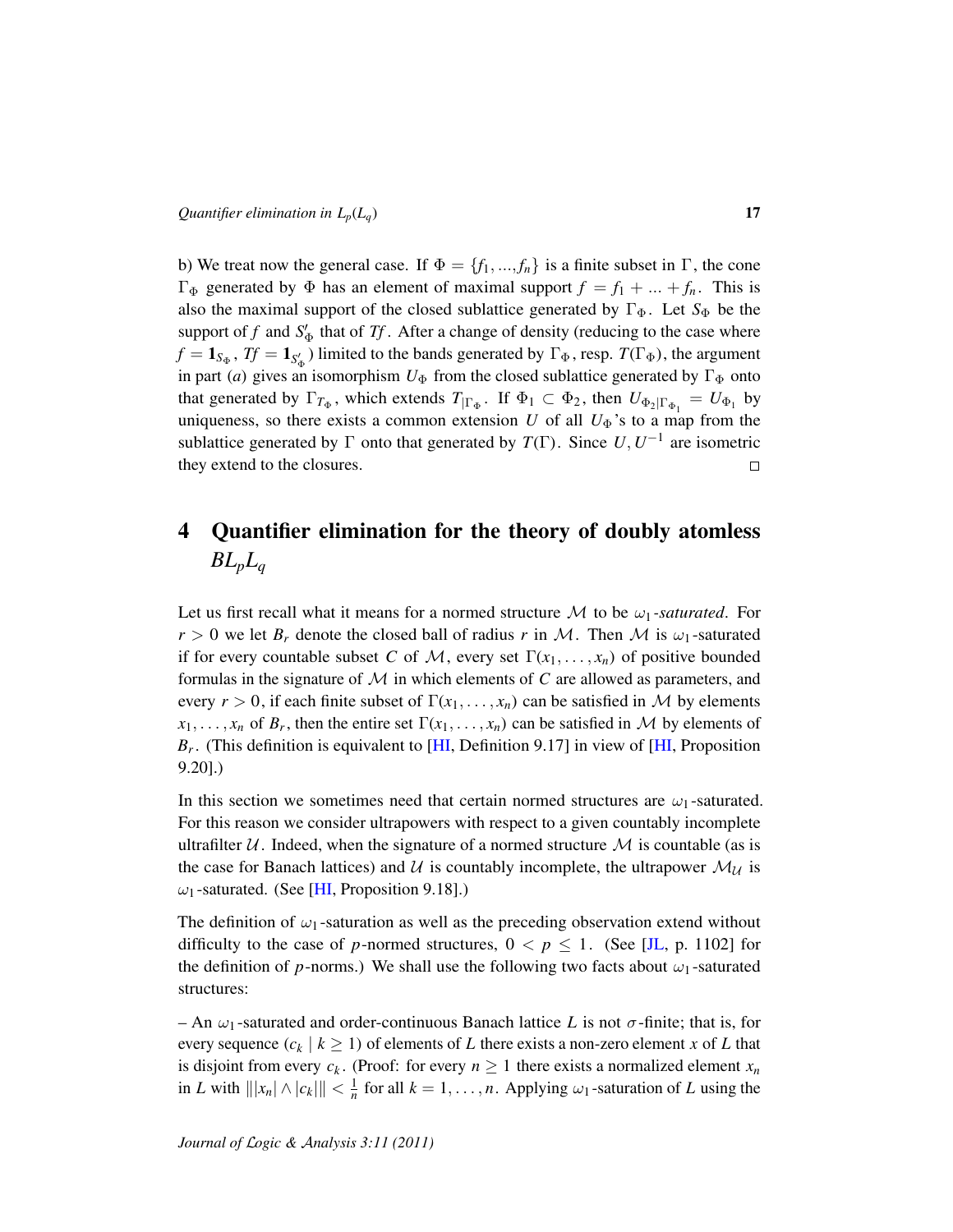countable set of parameters  $C = \{c_k | k \geq 1\}$  and the set of positive bounded formulas  $\Gamma(x) = \{ |||x| \wedge |c_k|| | < \frac{1}{n} | n, k \ge 1 \} \cup \{ ||x|| = 1 \}$  yields a normalized element *x* satisfying  $\| |x| \wedge |c_k| \| = 0$  for all *k*.)

– If  $0 < \alpha < \infty$  and  $L_{\alpha}(\Omega, \mathcal{A}, \mu)$  is atomless and  $\omega_1$ -saturated, then every embedding *T* from a sublattice of  $L_0[0, 1]$  into  $L_0(\Omega, \mathcal{A}, \mu)$  can be extended to an embedding of  $L_{\alpha}[0,1]$  into  $L_{\alpha}(\Omega, \mathcal{A}, \mu)$ . This is proved in [\[HI,](#page-28-2) Example 13.18] in the case  $1 \leq \alpha < \infty$ , and the proof extends easily to the non convex case  $0 < \alpha < 1$  (where  $L_{\alpha}$ ) is only  $\alpha$ -normed).

<span id="page-17-0"></span>**4.1 Lemma** Let  $1 \leq p, q < \infty$  and let Y be a fiber-atomless  $AL_pL_q$ -space. a) For every  $g \in L_p^+$ ,  $y \in Y$  and  $\varepsilon > 0$  there exists  $x \in Y$  such that  $N(x) = g$  and  $|||x| \wedge |y||| \leq \varepsilon(||g|| + ||y||).$ 

b) If  $\mathcal{Y} = Y_U$  for some  $AL_pL_q$ -Banach lattice *Y* and some countably incomplete ultrafilter U, the preceding statement is true with  $\varepsilon = 0$ .

**Proof** a) We may assume  $\varepsilon \leq 1$ . Since the random norm *N* maps *Y* onto the positive cone of the associated  $L_p$ -space, there is  $x_0 \in \mathcal{Y}$  with  $N(x_0) = g$ . Because  $\mathcal{Y}$  is fiber-atomless, we may find a component *z* of  $|x_0| + |y|$  with  $N(z) = \varepsilon N(|x_0| + |y|)$ . Setting  $x = \varepsilon^{-1} \frac{g}{N(|x_0|)}$  $\frac{g}{N(|x_0|+|y|)}z$ , we have

$$
|x| \wedge |y| \le |x| \wedge (|x_0| + |y|)) \le (\varepsilon^{-1} |z|) \wedge (|x_0| + |y|) = |z|
$$

and hence:

$$
N(|x| \wedge |y|) \le N(z) = \varepsilon N(|x_0| + |y|)
$$
 and  $|||x| \wedge |y||| \le \varepsilon ||N(|x_0| + |y|||) \le \varepsilon (||g|| + ||y||).$ 

b) Assume that *Y* is represented as an  $AL_pL_q$ -space, with random norm *N* :  $Y \rightarrow L$  (for some abstract  $L_p$ -space  $L$ ). Then  $\mathcal{Y}_U$  is represented as an  $AL_pL_q$ -space, with random norm  $N_{\mathcal{U}}$ :  $Y_{\mathcal{U}} \to L_{\mathcal{U}}$ . The pair  $(Y, L)$  of Banach lattices, together with the additional function  $N: A \rightarrow L$  (which is 1-Lipschitz) form a 2-sorted normed space structure in the sense of [\[HI\]](#page-28-2). Its ultrapower  $(Y, L, N)$  $\mathcal{U} = (Y_{\mathcal{U}}, L_{\mathcal{U}}, N_{\mathcal{U}})$  is  $\mathcal{U}_1$ -saturated, so statement b) follows immediately from a).  $\Box$ 

<span id="page-17-1"></span>**4.2 Proposition** Let  $1 \leq p, q < \infty$  with  $\alpha := p/q \notin \mathbb{N}$  and U a countably incomplete ultrafilter. Let *X*, *Y* be  $BL_pL_q$ -Banach lattices with *X* separable, *Y* doubly atomless. For every proper closed sublattice *E* of *X* and every embedding *T* from *E* into  $Y_{\mathcal{U}}$ there is a proper extension  $\overline{T}$  of  $T$  that is still an embedding.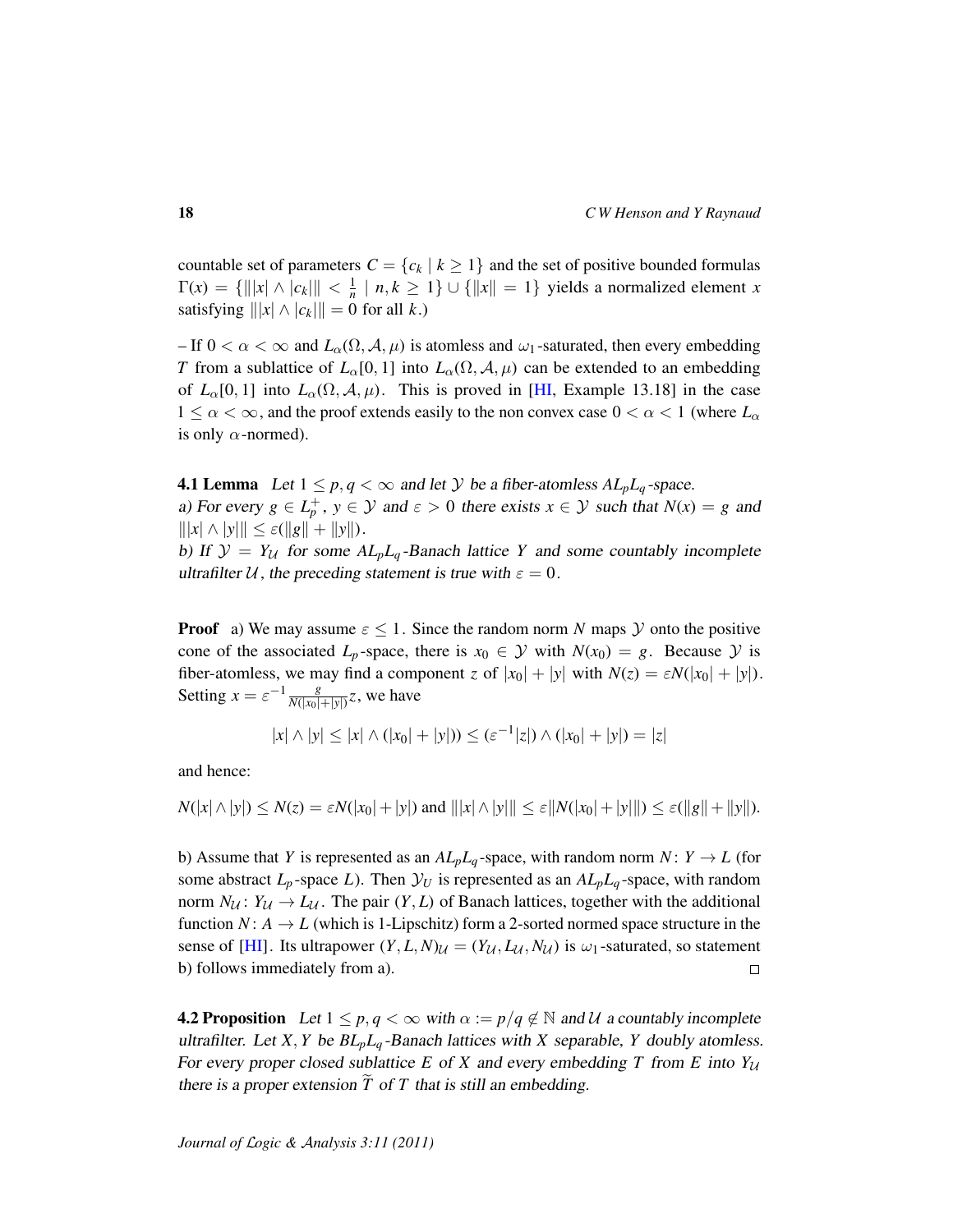**Proof** We may represent *X* as a band in some separable  $L_p(\Omega, \mathcal{A}, \mu; L_q(\Omega', \mathcal{A}', \mu'))$  and assume that *Y* is equipped with a *q*-random norm *N* with values in some atomless  $L_p$ space  $L_p(S, \Sigma, \nu)$ . Then  $Y_{\mathcal{U}}$  is equipped with a random norm with values in the abstract *L*<sub>p</sub> -space  $(L_p(S, \Sigma, \nu))$ <sub>U</sub> that we may represent as a concrete  $L_p$ -space  $L_p(\tilde{S}, \tilde{\Sigma}, \tilde{\nu})$ . Fix  $g \in X \setminus E$ . It is sufficient to prove that for every finite-dimensional sublattice *F* of *E* the restriction  $T_F$  of *T* to *F* has an extension  $T_F$  to the sublattice generated by *F* and *g* that is an embedding. Indeed this is equivalent to the existence of an element  $h$  in  $Y_{\mathcal{U}}$ satisfying

$$
||t(Tf_1, ..., Tf_n, \lambda_1, ..., \lambda_m, h)|| = ||t(f_1, ..., f_n, \lambda_1, ..., \lambda_m, g)||
$$

for every lattice term  $t(x_1, ..., x_n, t_1, ..., t_m, y)$  and every choice of parameters  $f_1, ..., f_n \in F$ ,  $\lambda_1, ..., \lambda_m \in \mathbb{R}$ . One can make this set of conditions  $\Gamma_F$  countable by taking a countable dense subset of parameters. Consider a sequence  $(F_n)$  of finite-dimensional sublattices of *E* that generates *E* as closed sublattice of *X*. The existence of such a sequence results, for example, from the representation of the order-continuous Banach lattice *E* as a Köthe function space and a standard argument based on approximation by simple functions. By  $\omega_1$ -saturation of  $Y_U$  there is an element  $h \in Y_U$  that satisfies all the conditions in the union of the sets  $\Gamma_{F_n}$ . Then there is a isomorphism *T* from the closed sublattice generated by *E* and *g* into  $Y_{\mathcal{U}}$  extending *T* and such that  $\tilde{T}g = h$ , and such an extension is clearly unique.

So in the following we may suppose that *E* is finite-dimensional. Fix disjoint positive elements  $f_1, \ldots, f_n$  generating  $E$ ; set  $u = \sum_{i=1}^n f_i$ . Let  $g_0$  be the component of  $g$  in the complementary band  $E^{\perp}$  (the subspace of elements of *X* that are disjoint from *E*). We shall assume also that  $g = g_0 + \mathbf{1}_A u$  for some measurable set  $A \subset \Omega \times \Omega'$ . Then iterating the above procedure we shall be able to treat the case where  $g = g_0 + \gamma \cdot u$ where  $\gamma$  is a simple function, and finally, by a density argument, the case of a general g. Let  $\varphi_i = N(f_i)^q$  and  $\psi_i = N(Tf_i)^q$ . Let  $g'_i = \mathbf{1}_A f_i$  and  $g''_i = \mathbf{1}_{A^c} f_i$ ; note that the closed sublattice generated by *E* and *g* is simply the linear span of  $g_0, g'_1, g''_1, ..., g'_n, g''_n$ . Set  $\varphi'_i = N(g'_i)^q$ ,  $\varphi''_i = N(g''_i)^q$  and  $\varphi_0 = N(g_0)^q$ . Note that  $\varphi_i = \varphi'_i + \varphi''_i$  for all  $i = 1, ..., n$ . For every  $\lambda_1, ..., \lambda_n \in \mathbb{R}$  we have

$$
\|\sum_j \lambda_j f_j\|_X^q = \|N(\sum_j \lambda_j f_j)\|_p^q = \|\left(\sum_j |\lambda_j|^q N(f_j)^q\right)^{1/q}\|_p^q = \|\sum_j |\lambda_j|^q \varphi_j\|_{\alpha}
$$

and similarly

$$
\|\sum_j \lambda_j T(f_j)\|_{Y_{\mathcal U}}^q = \|\sum_j |\lambda_j|^q \psi_j\|_{\alpha}.
$$

Hence for any positive coefficients  $\lambda_1, \dots, \lambda_n \geq 0$ , we have

$$
\|\sum_j \lambda_j \varphi_j\|_{\alpha} = \|\sum_j \lambda_j \psi_j\|_{\alpha}.
$$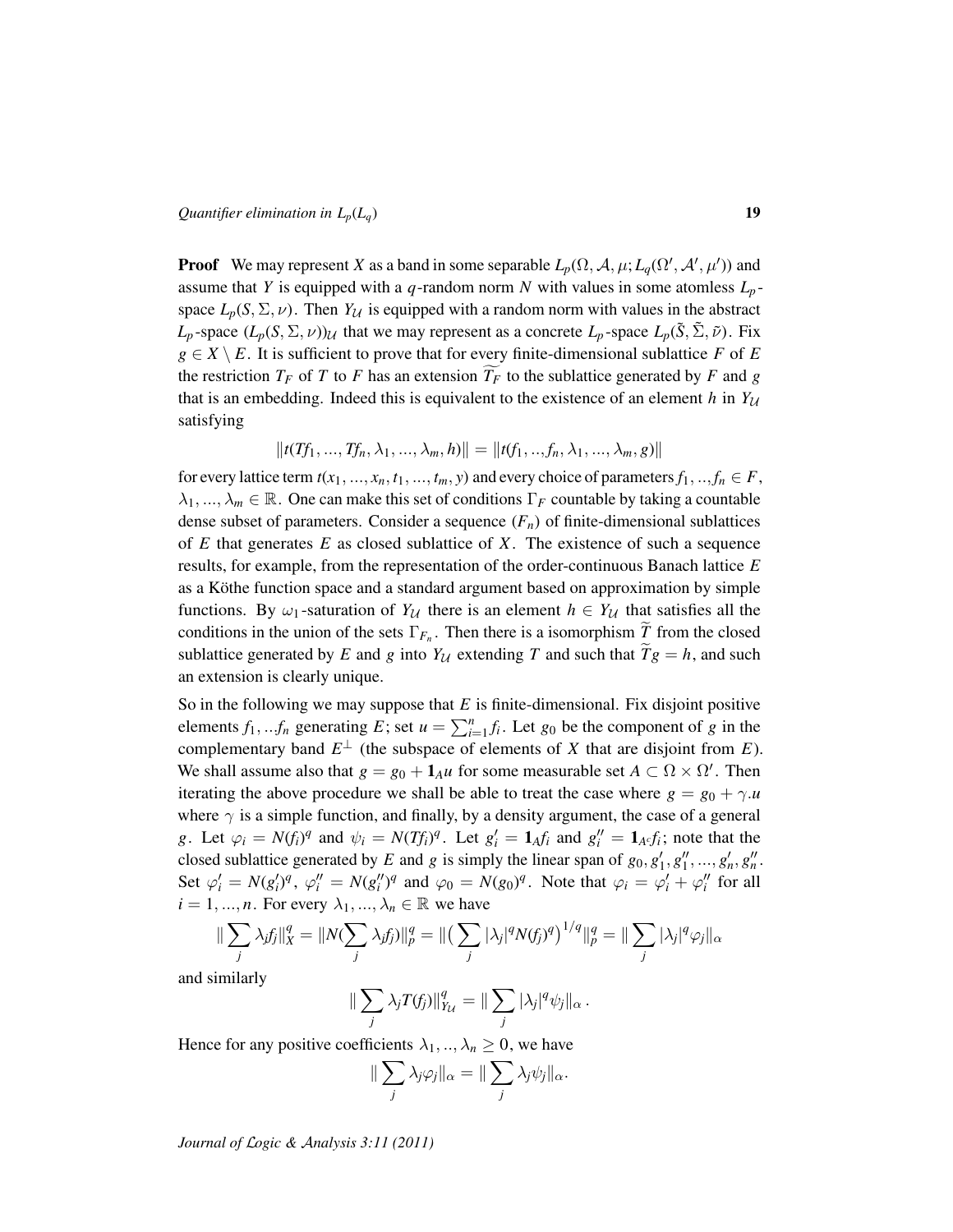By Proposition [3.3](#page-15-0) there is an unique isomorphism *V* from the closed sublattice generated by  $\varphi_1, \ldots, \varphi_n$  onto the closed sublattice generated by  $\psi_1, \ldots, \psi_n$  such that  $V\varphi_i = \psi_i, i = 1, ..., n.$ 

Let  $\mathcal{A}_0 = \sigma(\varphi_0, \varphi_1', \varphi_1'', \ldots, \varphi_n', \varphi_n'')$  be the generated  $\sigma$ -algebra. Since  $(L_\alpha(S, \Sigma, \nu))_{\mathcal{U}}$  is an  $\omega_1$ -saturated and atomless  $L_\alpha$ -space (recall that  $Y_\mathcal{U}$  is base-atomless like *Y*) there exists an embedding *U*, extending *V*, from  $L_{\alpha}(A_0)$  into this  $L_{\alpha}$ -space. We have

$$
\psi_i = U\varphi_i = U\varphi'_i + U\varphi''_i
$$

for every  $i = 1, ..., n$ , with  $U\varphi'_i, U\varphi''_i \ge 0$ . We need to find a disjoint decomposition  $Tf_i = h'_i + h''_i \in Y_U$  such that

$$
N(h'_i)^q = U\varphi'_i, N(h''_i)^q = U\varphi''_i
$$

Since  $Y_{\mathcal{U}}$  is fiber-atomless, for every  $\chi_i \in L_\infty(\tilde{\Omega}, \tilde{\Sigma}, \tilde{\nu})$  with  $0 \leq \chi_i \leq 1$  we can find disjoint elements  $h'_i$  and  $h''_i$  in  $Y_{\mathcal{U}}$  such that  $Tf_i = h'_i + h''_i$  and  $N(h'_i)^q =$  $\chi_i N(Tf_i)^q$ ,  $N(h_i'')^q = (1 - \chi_i) N(Tf_i)^q$  (see Remark [2.4\)](#page-8-1). In the present case, choose  $\chi_i = (U\varphi'_i)/\psi_i$ . Also take  $h_0 \in (Y_{\mathcal{U}})_+$  disjoint from  $h_1, ..., h_n$  such that  $N(h_0)^q = U\varphi_0$ . Such an element exists by Lemma [4.1\(](#page-17-0)b), since the ultrafilter  $U$  is countably incomplete and the ultrapower  $Y_{\mathcal{U}}$  is fiber-atomless. We have then for every  $\lambda_0, \lambda'_1, \lambda''_1, \ldots, \lambda'_n, \lambda''_n \in \mathbb{R}$ 

$$
N(\lambda_0 h_0 + \sum_{j=2}^n (\lambda'_j h'_j + \lambda''_j h''_j))^q = |\lambda_0|^q N(h_0)^q + \sum_{j=2}^n (|\lambda'_j|^q N(h'_j)^q + |\lambda''_j|^q N(h''_j)^q)
$$
  

$$
= |\lambda_0|^q U \varphi_0 + \sum_{j=2}^n (|\lambda'_j|^q U \varphi'_j + |\lambda''_j|^q U \varphi''_j)
$$
  

$$
= U(|\lambda_0|^q \varphi_0 + \sum_{j=2}^n (|\lambda'_j|^q \varphi'_j + |\lambda''_j|^q \varphi''_j))
$$

while similarly

$$
N(\lambda_0 g_0 + \sum_{j=2}^n (\lambda'_j g'_j + \lambda''_j g''_j))^q = |\lambda_0|^q \varphi_0 + \sum_{j=2}^n (|\lambda'_j|^q \varphi'_j + |\lambda''_j|^q \varphi''_j).
$$

Since *U* is an isometry, this implies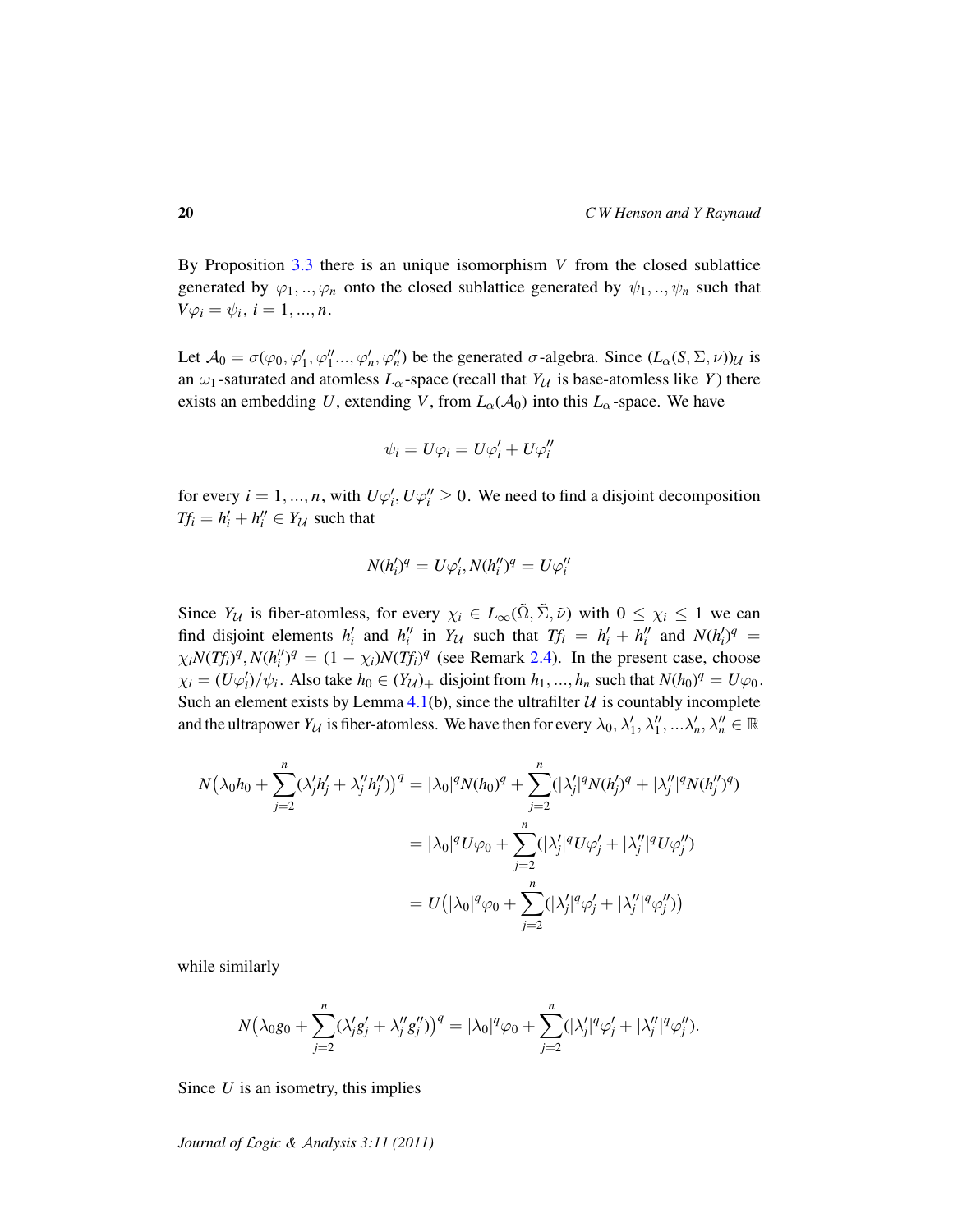$$
\|\lambda_0 h_0 + \sum_{j=2}^n (\lambda'_j h'_j + \lambda''_j h''_j) \|_X^q = \|N(\lambda_0 h_0 + \sum_{j=2}^n (\lambda'_j h'_j + \lambda''_j h''_j))^q \|_{\alpha}
$$
  

$$
= \|N(\lambda_0 g_0 + \sum_{j=2}^n (\lambda'_j g'_j + \lambda''_j g''_j))^q \|_{\alpha}
$$
  

$$
= \|\lambda_0 g_0 + \sum_{j=2}^n (\lambda'_j g'_j + \lambda''_j g''_j) \|_{Y_{\mathcal{U}}}^q.
$$

Therefore, we may define an embedding  $\widetilde{T}$  extending *T* by setting  $\widetilde{T}g_0 = h_0$ ,  $\widetilde{T}g'_i = h'_i$  $h'_{i}$ , and  $\widetilde{T}g''_{i} = h''_{i}$ , for  $i = 1, ...n$ .  $\Box$ 

<span id="page-20-2"></span>**4.3 Corollary** Let  $1 \leq p, q < \infty$  with  $\alpha := p/q \notin \mathbb{N}$  and U a countably incomplete ultrafilter. Let *X*, *Y* be  $BL_pL_q$ -Banach lattices with *X* separable, *Y* doubly atomless. For every closed sublattice  $E$  of  $X$  and every embedding from  $E$  into  $Y_{\mathcal{U}}$ , there is an extension  $\widetilde{T}$  of  $T$  to the whole of  $X$  that is still an embedding.

**Proof** Using Zorn's Lemma one finds a maximal extension  $\widetilde{T}$  of the given embedding to some closed sublattice  $\widetilde{E}$  of X. By Proposition 4.2 we necessarily have  $\widetilde{E} = X$ . to some closed sublattice  $\widetilde{E}$  of *X*. By Proposition [4.2](#page-17-1) we necessarily have  $\widetilde{E} = X$ .

<span id="page-20-0"></span>**4.4 Corollary** For every  $1 \leq p, q < \infty$  with  $\alpha := p/q \notin \mathbb{N}$ , the theory of doubly atomless *BLpL<sup>q</sup>* -Banach lattices has quantifier elimination.

Proof By [\[HI,](#page-28-2) Proposition 13.17] it is sufficient to prove that every embedding *T* from a sublattice *E* of a separable doubly atomless  $BL_pL_q$ -space *X* into another doubly atomless  $BL_pL_q$ -space *Y* can be extended to an embedding from *X* into a suitable ultrapower of *Y* . This is an immediate consequence of Corollary [4.3](#page-20-2) if we take an ultrapower of *Y* defined by a countably incomplete ultrafilter.  $\Box$ 

# <span id="page-20-1"></span>5 A counterexample to QE for integer values of  $p/q \neq 1$ )

As in Lusky's paper [\[Lu\]](#page-28-13) we consider the interval  $I = (0, \infty)$  equipped with the measures  $\mu_1$  and  $\mu_2$  defined by

$$
d\mu_1(t) = t^3 e^{-t} (1 + \sin t) dt
$$
 and 
$$
d\mu_2(t) = t^3 e^{-t} (1 - \sin t) dt
$$
.

In view of the identity

$$
\int_0^{\infty} t^{s-1} e^{-t} \sin t \, dt = \Gamma(s) 2^{-s/2} \sin \frac{s\pi}{4} \text{ for all } s > 0
$$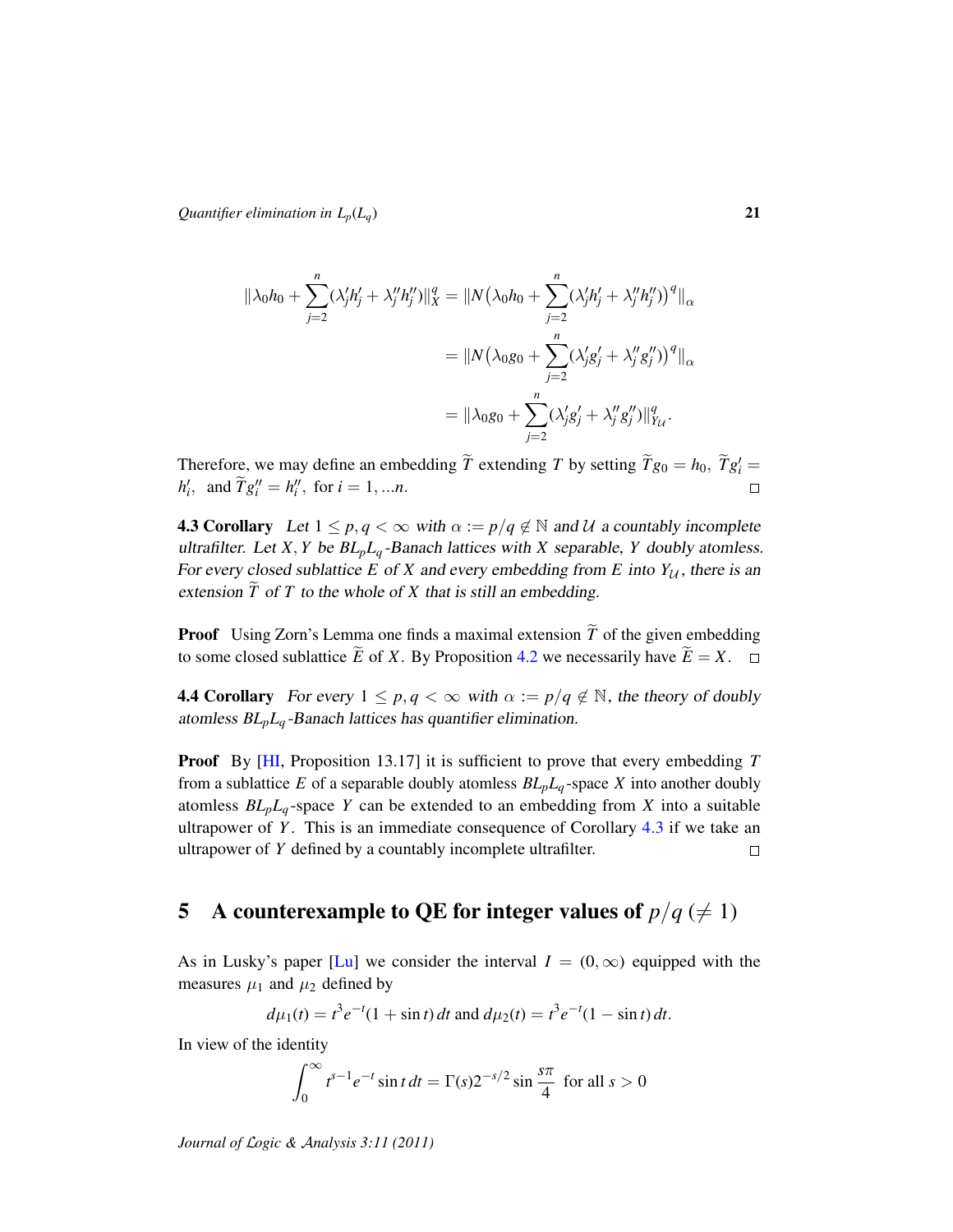we have

$$
\int_0^\infty t^k\,d\mu_1=\int_0^\infty t^k\,d\mu_2
$$

for all  $k \in 4\mathbb{N}$ . Hence

$$
\int_0^\infty f^m d\mu_1 = \int_0^\infty f^m d\mu_2
$$

for every integer *m* and every *f* in the cone generated by the functions  $t^{4\ell}$ ,  $\ell \in \mathbb{N}$ . In particular if we consider the cone *C* generated by the functions 1 and  $f_1: t \mapsto t^4$ , the identity operator  $T = id_{|C} : C \to C$  is norm-preserving for the norms of  $L_m(\mu_1)$ , resp. *L*<sup>m</sup>( $\mu$ <sub>2</sub>) (for any integer *m*  $\geq$  1).

<span id="page-21-0"></span>**5.1 Lemma** Let *m* be an integer  $\geq 1$ . There is no positively linear extension  $\widetilde{T}: L_m(\mu_1)_+ \to L_m(\mu_2)_+$  of *T* with  $\|\widetilde{T}\| \leq 1$  (that is,  $\|\widetilde{T}f\|_m \leq \|f\|_m$  for every  $f \in L_m(\mu)_+$ .

**Proof** If such an extension  $\widetilde{T}$  exists, then  $\|\widetilde{T}f\|_{\infty} \leq \|f\|_{\infty}$  for every  $f \in L_{\infty}(\mu)_{+}$  since  $0 \le f \le 1$  implies  $0 \le \widetilde{T}f \le \widetilde{T}1 = 1$ . By a standard lattice interpolation argument we obtain  $\|\widetilde{T}f\|_q \leq \|f\|_q$  for every  $f \in L_q(\mu)_+$ , for every  $m \leq q \leq \infty$ . This is indeed a simple consequence of the identity

$$
u^{\theta} = \inf\{au + b \mid a, b > 0, a^{\theta}b^{1-\theta} = C_{\theta}\}\
$$

which is valid for every  $u \ge 0$  and  $0 < \theta < 1$  with  $C_{\theta} = \theta^{\theta} (1 - \theta)^{1 - \theta}$ . If  $m < q < \infty$ , set  $\theta = m/q$ . For every  $f \in L_q(\mu)_+$  we have  $g := f^{1/\theta} \in L_m(\mu)_+$ . Then using the fact that  $\tilde{T}$  is non-decreasing, positively linear and  $\tilde{T}$ **1** = *T***1** = **1** 

$$
\widetilde{T}f = \widetilde{T}(g^{\theta}) = \widetilde{T}(\inf_{a^{\theta}b^{1-\theta}=C_{\theta}}ag + b\mathbf{1}) \le \inf_{a^{\theta}b^{1-\theta}=C_{\theta}}a\widetilde{T}g + bT\mathbf{1} = (\widetilde{T}g)^{\theta}
$$

hence

$$
\|\widetilde{T}f\|_q \leq \|(\widetilde{T}g)^{\theta}\|_q = \|\widetilde{T}g\|_m^{\theta} \leq \|g\|_m^{\theta} = \|f\|_q
$$

Now we compare the  $L_q$ -norms of  $f_1$  and  $Tf_1 = Tf_1$ 

$$
||Tf_1||_q^q - ||f_1||_q^q = -2 \int_0^{+\infty} t^{4q+3} e^{-t} \sin t \, dt = -2^{-2q-1} \Gamma(4(q+1)) \sin[(q+1)\pi]
$$

For every *m* we can find  $q > m$  such that the last expression is strictly positive, *i.e.*  $||Tf_1||_q > ||f_1||_q$ , which is a contradiction.  $\Box$ 

The following result is a consequence of some of the results in [\[GR\]](#page-27-2) in the case where  $E = F$ . In the separable case it is implied by the results of Koldobskii [ $K_0$ ]. Since the results of [\[GR\]](#page-27-2) are somewhat dispersed and are stated in greater generality, we give here a self-contained proof.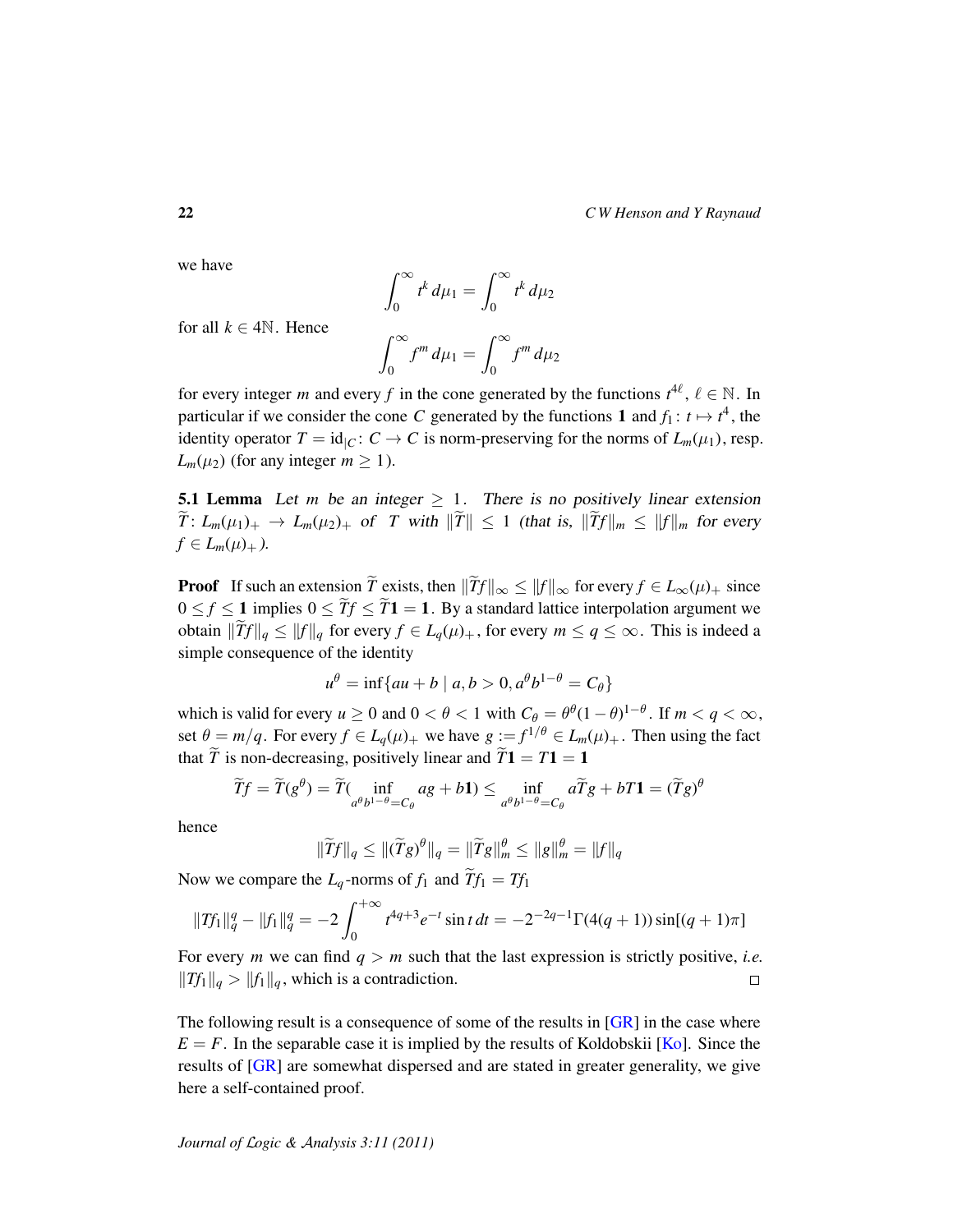<span id="page-22-0"></span>**5.2 Lemma** If *T* is an embedding of a space  $E = L_p(\mu; L_q(\nu))$  into a space  $F =$  $L_p(\mu'; L_q(\nu'))$  there exists a positive and isometric linear map *S* from  $L_p(\mu)$  into  $L_p(\mu')$ such that

$$
\forall f \in E \ [N(Tf) = SN(f))]
$$

**Proof** We first remark that *T* maps base-disjoint vectors onto base-disjoint vectors. For, *T* maps disjoint vectors onto disjoint vectors, and if *f* , *g* are base-disjoint

$$
||Tf + Tg||p = ||f + g||p = ||f||p + ||g||p = ||Tf||p + ||Tg||p
$$

hence *Tf*, *Tg* are base-disjoint (see the proof of Lemma [2.1\)](#page-6-0).

We now show that *N*(*Tf*) depends only on *N*(*f*). If the space  $L_q(\nu)$  has dimension 1 this is trivial (then  $N(f) = |f|$  and  $N(Tf) = N(|Tf|) = N(T|f|)$  since *T* is an embedding). If  $L_q(\nu)$  has dimension at least 2, we can decompose it into two complementary bands  $B_1$ , *B*<sub>2</sub> (hence  $L_q(\nu) = B_1 \oplus_q B_2$ ). Let  $E_i = L_p(\mu; B_i)$ ,  $i = 1, 2$ . If  $x_i \in B_i$ ,  $i = 1, 2$  are two non-zero vectors and  $\varphi \in L_p(\mu)$ , then setting  $f_i = \varphi \otimes x_i$ 

$$
\int (N(Tf_1)^q + N(Tf_2)^q)^{p/q} d\mu' = \int N(Tf_1 + Tf_2)^p d\mu' = ||T(f_1 + f_2)||^p
$$
  
\n
$$
= ||f_1 + f_2||^p = (||x_1||_q^q + ||x_2||_q^q)^{p/q} ||\varphi||_p^p
$$
  
\n
$$
= (||f_1||^q + ||f_2||^q)^{p/q} = (||Tf_1||^q + ||Tf_2||^q)^{p/q}
$$
  
\n
$$
= (||N(Tf_1)||_p^q + ||N(Tf_2)||_p^q)^{p/q}.
$$

In other words

$$
||N(Tf_1)^q + N(Tf_2)^q||_{p/q} = ||N(Tf_1)^q||_{p/q} + ||N(Tf_2)^q||_{p/q};
$$

*i.e.*, the functions  $N(Tf_1)^q$  and  $N(Tf_2)^q$  satisfy the equality case in Minkowski's inequality if  $p > q$ , resp. the reverse Minkowski inequality if  $p < q$ . This is possible only if they are proportional, hence  $N(Tf_2) = \lambda N(Tf_1)$  with  $\lambda = ||N(Tf_2)||_p / ||N(Tf_1)||_p = ||f_2|| / ||f_1||$ , and since k*fi*k

$$
\frac{\|Tf_i\|}{\|x_i\|} = \frac{\|f_i\|}{\|x_i\|} = \|\varphi\| \, , \, i = 1, 2
$$

we obtain

$$
\frac{N(Tf_1)}{\|x_1\|} = \frac{N(Tf_2)}{\|x_2\|} := \alpha
$$

for some element  $\alpha \in L_p^+(\mu')$  satisfying  $\|\alpha\|_p = \|\varphi\|_p$ . It is clear that  $\alpha$  depends only on  $\varphi$  (not on the particular choice of the  $x_i \in B_i$ ); accordingly, we shall write  $\alpha = A(\varphi)$ . Moreover if  $x \in L_q(\nu)$ , denoting by  $x_i$  its component in  $B_i$ 

$$
N(T(\varphi \otimes x)) = (N(T(\varphi \otimes x_1))^q + N(T(\varphi \otimes x_2))^q)^{1/q} = (||x_1||^q + ||x_2||^q)^{1/q} A(\varphi) = ||x|| A(\varphi).
$$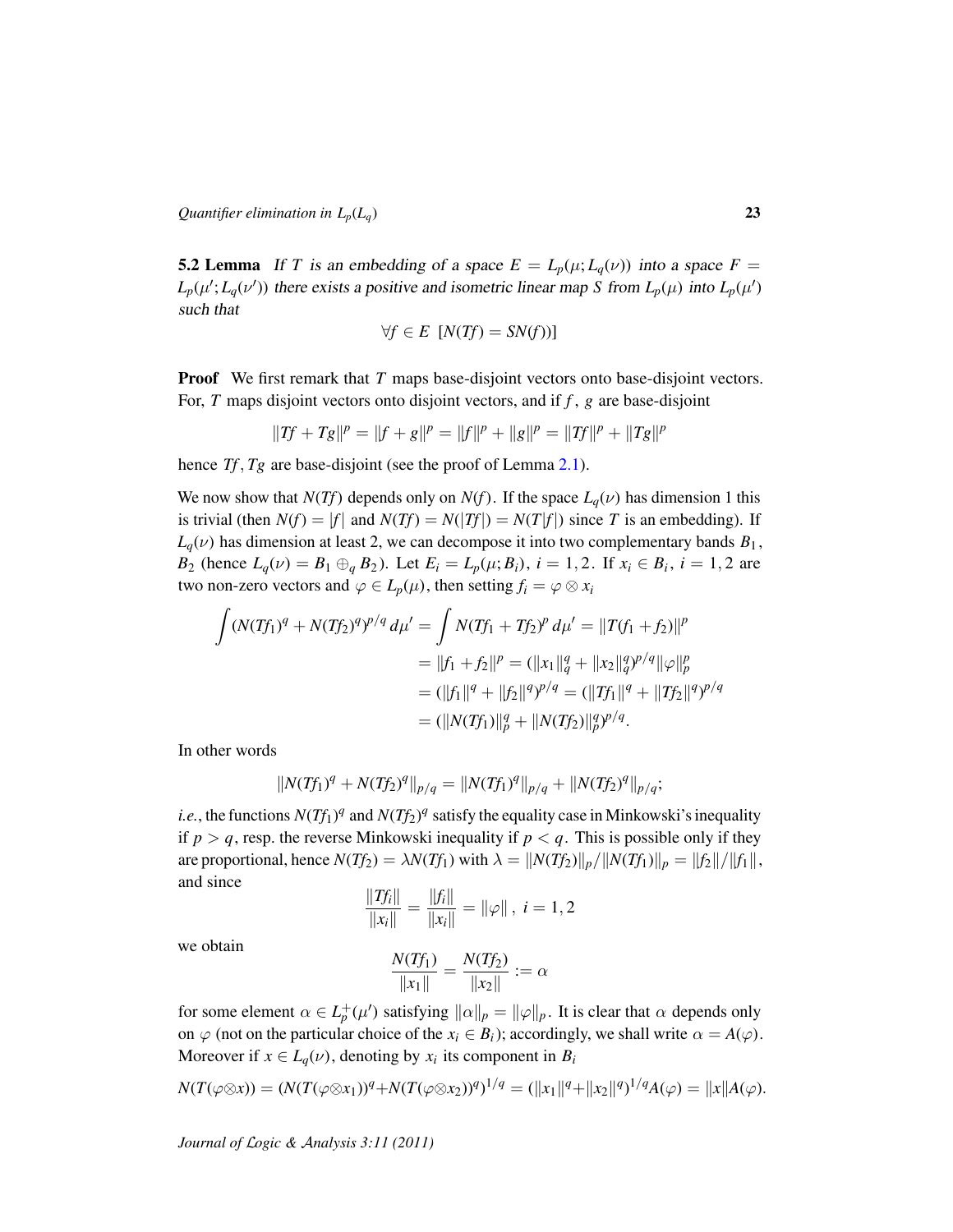Since the equality of the first and last term was also clear in the case where  $L_q(\nu)$  is 1-dimensional, from now on we do not make any assumption about the dimension of  $L_q(\nu)$ .

The map  $A: L_p^+(\mu) \to L_p^+(\mu')$  is clearly homogeneous of degree one and preserves disjointness (since *T* preserve base-disjointness). It follows immediately that *A* is additive on simple functions in  $L_p^+(\mu)$ , and since it is continuous (by continuity of *T*) it is additive on  $L_p^+(\mu)$ . It is extended to a map  $S: L_p(\mu) \to L_p(\nu)$  by setting

$$
\varphi = \psi - \theta \text{ with } \psi, \theta \in L_p^+(\mu) \Longrightarrow S(\varphi) = A(\psi) - A(\theta).
$$

Then *S* is a positive linear isometry since (denoting by  $\varphi_+$  and  $\varphi_-$  the positive and negative part of  $\varphi$ )

$$
||S\varphi||^p = ||A(\varphi_+) - A(\varphi_-)||^p = ||A(\varphi_+)||^p + ||A(\varphi_-)||^p = ||\varphi_+||^p + ||\varphi_-||^p = ||\varphi||^p.
$$

Note that if  $\varphi_1, ..., \varphi_n$  are disjoint elements in  $L_p^+(\mu)$  and  $x_1, ..., x_n$  are arbitrary vectors (not necessarily disjoint) in  $L_q(\nu)$  we have

$$
N(T(\sum_i \varphi_i \otimes x_i)) = \sum_i N((T\varphi_i \otimes x_i)) = \sum_i ||x_i||S(\varphi_i)|
$$
  
=  $S(\sum_i ||x_i||\varphi_i) = S(N(\sum_i \varphi_i \otimes x_i)).$ 

By density of the simple functions in  $L_p(\mu; L_q(\nu))$  we obtain

$$
N(Tf) = S(N(f))
$$

for every  $f \in E$ .

<span id="page-23-0"></span>**5.3 Lemma** Let  $n \ge 1$  be an integer,  $1 \le p \ne q < \infty$ ,  $\alpha = p/q$ ,  $L_p = L_p(\Omega, \mathcal{A}, \mu)$ ,  $L_q = L_q(\Omega', \mathcal{A}', \mu')$  and  $E = L_p(L_q)$ . Assume that  $L_q$  is at least *n*-dimensional and denote by  $L_{\alpha}$  the Lebesgue space  $L_{\alpha}(\Omega, \mathcal{A}, \mu)$ . If the theory of the Banach lattice *E* satisfies quantifier elimination, then for all *n*-tuples  $\varphi = (\varphi_1, ..., \varphi_n)$ ,  $\psi = (\psi_1, ..., \psi_n)$ in  $L^{\dagger}_{\alpha}$  such that

$$
\forall \lambda_1, ..., \lambda_n \in \mathbb{R}_+ \left( \left\| \sum_{i=1}^n \lambda_i \varphi_i \right\|_{\alpha} = \left\| \sum_{i=1}^n \lambda_i \psi_i \right\|_{\alpha} \right)
$$

there is a normed cone morphism  $S_{\alpha}$  from  $L_{\alpha}^{+}$  into the positive cone  $\mathcal{L}_{+}$  of some ultrapower  $\mathcal L$  of  $L_\alpha$  such that  $S_\alpha \varphi_i = \psi_i$ ,  $i = 1, ...n$ .

**Proof** We can find  $f = (f_1, ..., f_n)$  and  $g = (g_1, ..., g_n)$  in *E* such that the  $f_i$  (resp the *g*<sub>*i*</sub>) are pairwise disjoint and  $N(f_i)^q = \varphi_i$ ,  $N(g_i)^q = \psi_i$ ,  $i = 1, ..., n$ . Then for every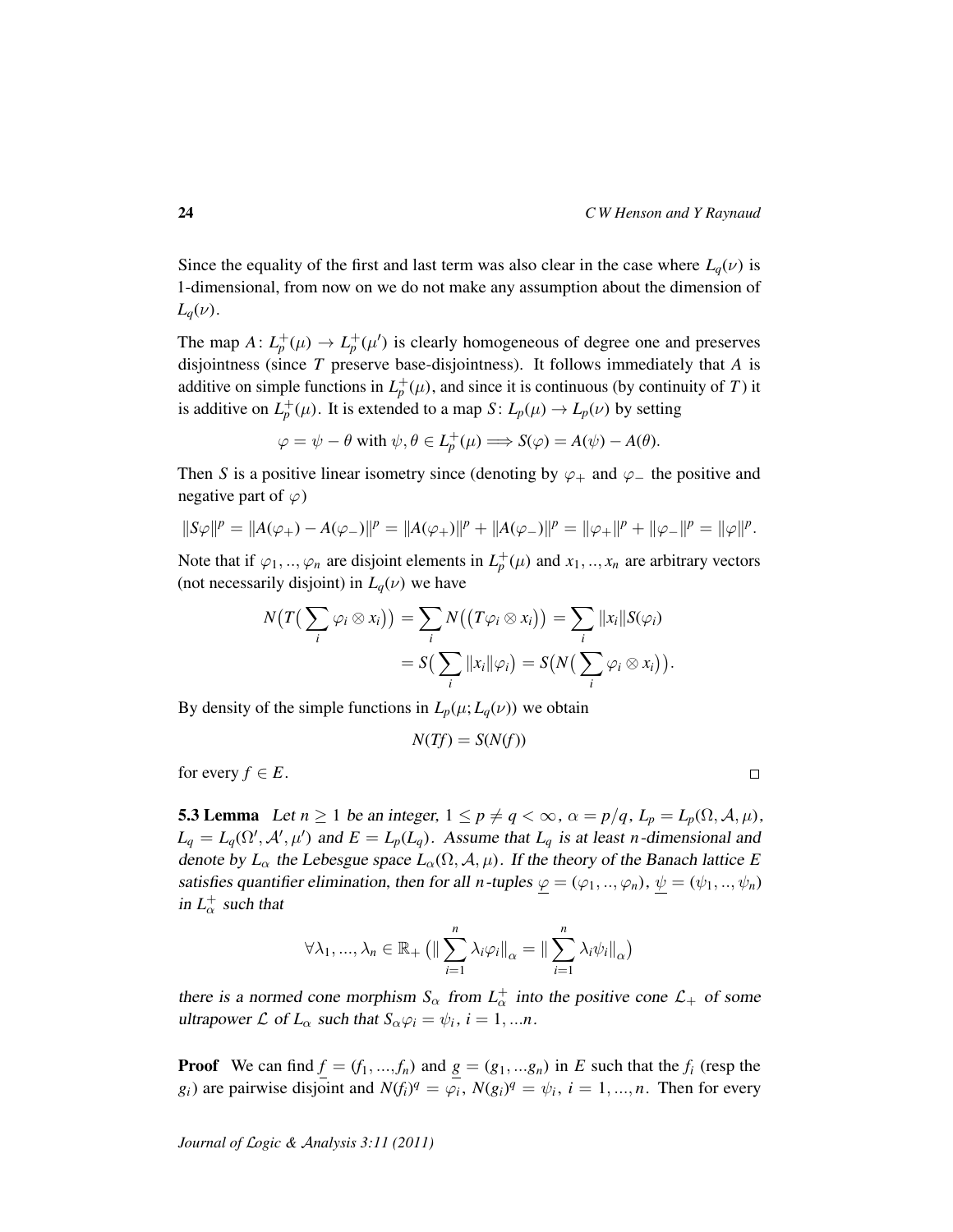$\lambda_1, ..., \lambda_n \in \mathbb{R}$  we have

$$
N\left(\sum_{i=1}^{n} \lambda_i f_i\right) = \sum_{i=1}^{n} |\lambda_i|^q \varphi_i
$$

$$
N\left(\sum_{i=1}^{n} \lambda_i g_i\right) = \sum_{i=1}^{n} |\lambda_i|^q \psi_i
$$

hence

$$
\|\sum_{i=1}^n \lambda_i f_i\|_E = \|\sum_{i=1}^n \lambda_i g_i\|_E.
$$

Thus the linear map  $T_0$ : span( $f_i$ )  $\rightarrow$  E such that  $T_0f_i = g_i$ ,  $i = 1, ..., n$  is an isometry; in fact  $F := \text{span}(f_i)$  is a sublattice of  $E$  and  $T_0$  is an embedding. By quantifier elimination for *E* there exists an embedding *T* from *E* into some ultrapower  $E_U$  of *E* such that  $Tf_i = g_i$ ,  $i = 1, ...n$  (see [\[HI,](#page-28-2) Proposition 13.17]).  $E_{\mathcal{U}}$  is an  $AL_pL_q$ -space with random norm taking values in  $(L_p)$  $\mathcal{U}$  and can be viewed as a band in some  $(L_p)_{\mathcal{U}}(L_q(\nu))$ -space (up to an isomorphism preserving the  $(L_p)_{\mathcal{U}}$ -valued random norm). That is, we can replace T by an embedding into  $(L_p)_{\mathcal{U}}(L_q(\nu))$ . By Lemma [5.2](#page-22-0) there exists a positive isometric linear map *S* of  $L_p$  into  $(L_p)$  $\mathcal{U}$  such that

$$
N(Tf) = SN(f)
$$

for every  $f \in L_p$ . Since every isometric linear and positive map between  $L_p$ -spaces automatically preserves the lattice operations, *S* induces embeddings  $S_\alpha$  of the whole scale of corresponding *L*α-spaces, defined by

$$
S_{\alpha}f = (\text{sgn}\,Sf)(S|f|^{\alpha/p})^{p/\alpha}
$$

In particular for  $\alpha = p/q$  this embedding  $L_{\alpha} \rightarrow (S_{\alpha})_{\mathcal{U}}$  satisfies

$$
S_{\alpha}\varphi_i = (S\varphi_i^{1/q})^q = (SN(f_i))^q = N(g_i)^q = \psi_i
$$

for all  $i = 1,...n$ .

<span id="page-24-0"></span>**5.4 Proposition** Let  $L_p = L_p([0, 1])$  and  $L_q$  be any at least 2-dimensional  $L_q$ -space. Then for  $p/q \in \mathbb{N}$ ,  $p/q > 1$  the theory of the Banach lattice  $L_p(L_q)$  does not satisfy quantifier elimination.

**Proof** Let  $\mu_1$ ,  $\mu_2$  be the measures on  $(0, \infty)$  defined at the beginning of the section, and  $f_0 = 1$ ,  $f_1: t \to t^4$  be the functions considered in Lemma [5.1.](#page-21-0) Let  $\alpha = p/q$  and U, resp. *V* be isomorphisms from  $L_{\alpha}(\mu_1)$ , resp.  $L_{\alpha}(\mu_2)$  onto  $\mathbf{L}_{\alpha}$ ; set  $\varphi_i = Uf_i$ ,  $\psi_i = Vf_i$ ,  $i = 1, 2$ . By construction of  $f_1, f_2$  we have

$$
\|\lambda_1\varphi_1 + \lambda_2\varphi_2\|_{\alpha} = \|\lambda_1\psi_1 + \lambda_2\psi_2\|_{\alpha}
$$

*Journal of* L*ogic &* A*nalysis 3:11 (2011)*

 $\Box$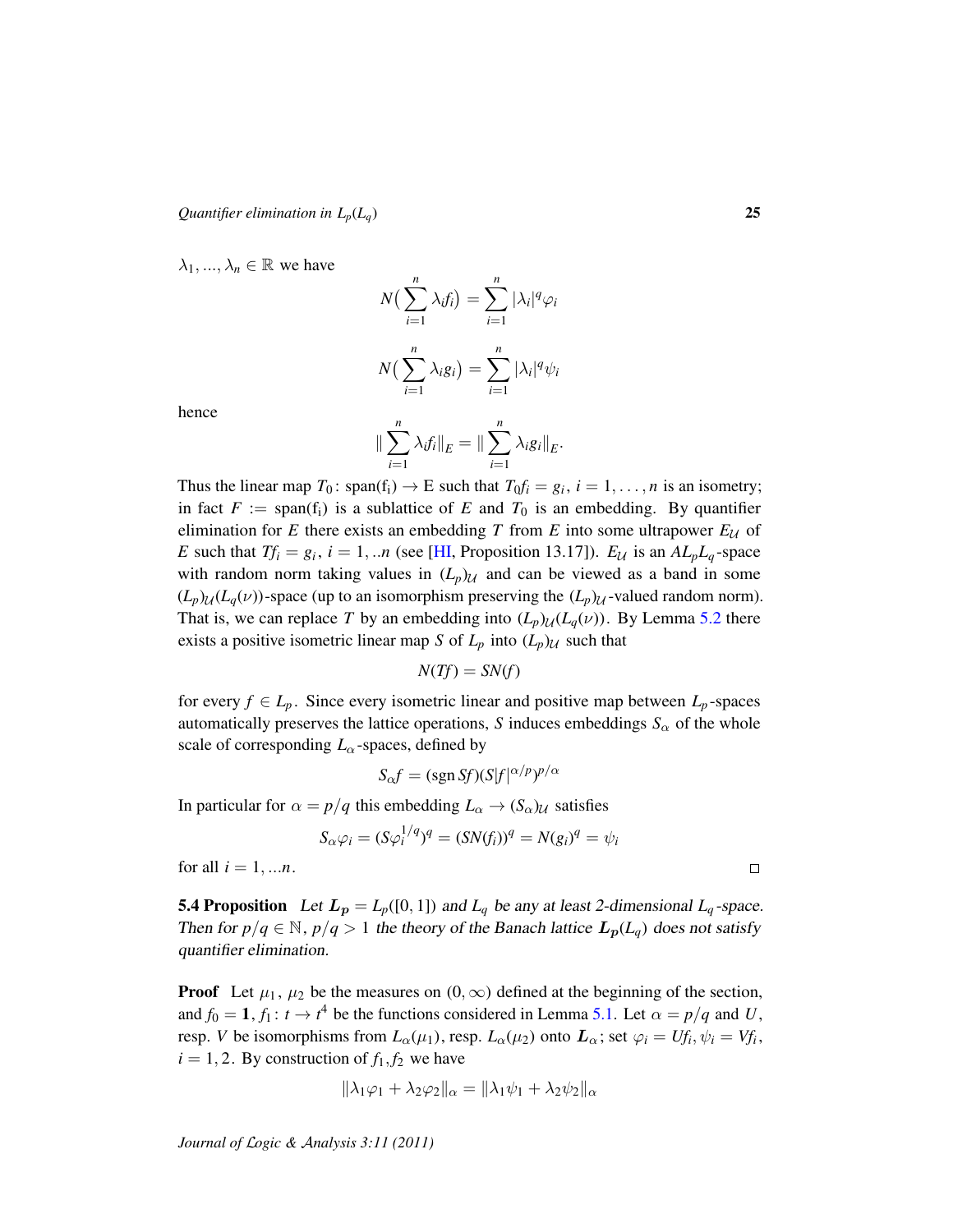for all scalars  $\lambda_1, \lambda_2$ . If  $L_p(L_q)$  has quantifier elimination, then by Lemma [5.3](#page-23-0) there are an ultrapower  $(L_\alpha)_{\mathcal{U}}$  and an embedding  $S\colon L_\alpha\to (L_\alpha)_{\mathcal{U}}$  such that  $S\varphi_i=\psi_i, i=0,1$ . Then  $T = V_U^{-1}SU$  is an embedding from  $L_\alpha(\mu_1)$  into  $L_\alpha(\mu_2)_{\mathcal{U}}$  preserving the functions *f*<sub>0</sub>, *f*<sub>1</sub>. Since  $\alpha > 1$  there is a positive contractive projection *P* from  $L_{\alpha}(\mu_2)_{\mathcal{U}}$  onto  $L_{\alpha}(\mu_2)$ . [In the present case it can be presented as the weak limit projection, but its existence also results from the fact that every sublattice of  $L_{\alpha}$ ,  $\alpha \geq 1$  is contractively complemented.] Then *PT* restricts to a positively linear norm-decreasing map from  $L^+_{\alpha}(\mu_1)$  to  $L^+_{\alpha}(\mu_2)$  fixing 1 and  $f_1$ , which contradicts Lemma [5.1.](#page-21-0)  $\Box$ 

In particular, it follows from Propositions [2.6](#page-10-0) and [5.4](#page-24-0) that the theory of doubly atomless *BL<sub>p</sub>L<sub>q</sub>*-Banach lattices does not have quantifier elimination when  $1 \leq p \neq q < \infty$  and  $p/q \in \mathbb{N}$ .

# <span id="page-25-0"></span>6 Model completeness for integer values of  $p/q \neq 1$ )

In this final section we discuss (without proofs) the theory of doubly atomless *BLpL<sup>q</sup>* - Banach lattices in the cases where it does not have quantifier elimination. Namely, we consider  $1 \leq p \neq q < \infty$  such that  $p/q$  is an integer. Although this theory does not have quantifier elimination (as was shown in the previous section), it does have the slightly weaker property of being *model complete*.

A theory *T* is said to be *model complete* if whenever *X*, *Y* are models of *T* and *X* is a substructure of  $Y$ , it is always the case that  $X$  is an elementary substructure of  $Y$ . This is obviously true when *T* admits quantifier elimination. In classical model theory, *T* is model complete iff every formula is equivalent in *T* to an *existential* formula, which is one written in prenex normal form as

 $\exists x_1 \ldots \exists x_m \varphi(x_1, \ldots, x_m, y_1, \ldots, y_n)$ 

in which  $\varphi$  contains no quantifiers. In the setting of Banach lattices, in which one uses an approximate logic such as the logic of positive bounded formulas [\[HI\]](#page-28-2), model completeness is expressed equivalently by the condition that an arbitrary formula can be approximated arbitrarily closely by a sequence of existential formulas (uniformly on bounded balls of each fixed radius in all models of the theory).

A "soft" way to prove model completeness in certain cases is provided by the following special case of a theorem that is due to Lindström in the setting of classical model theory: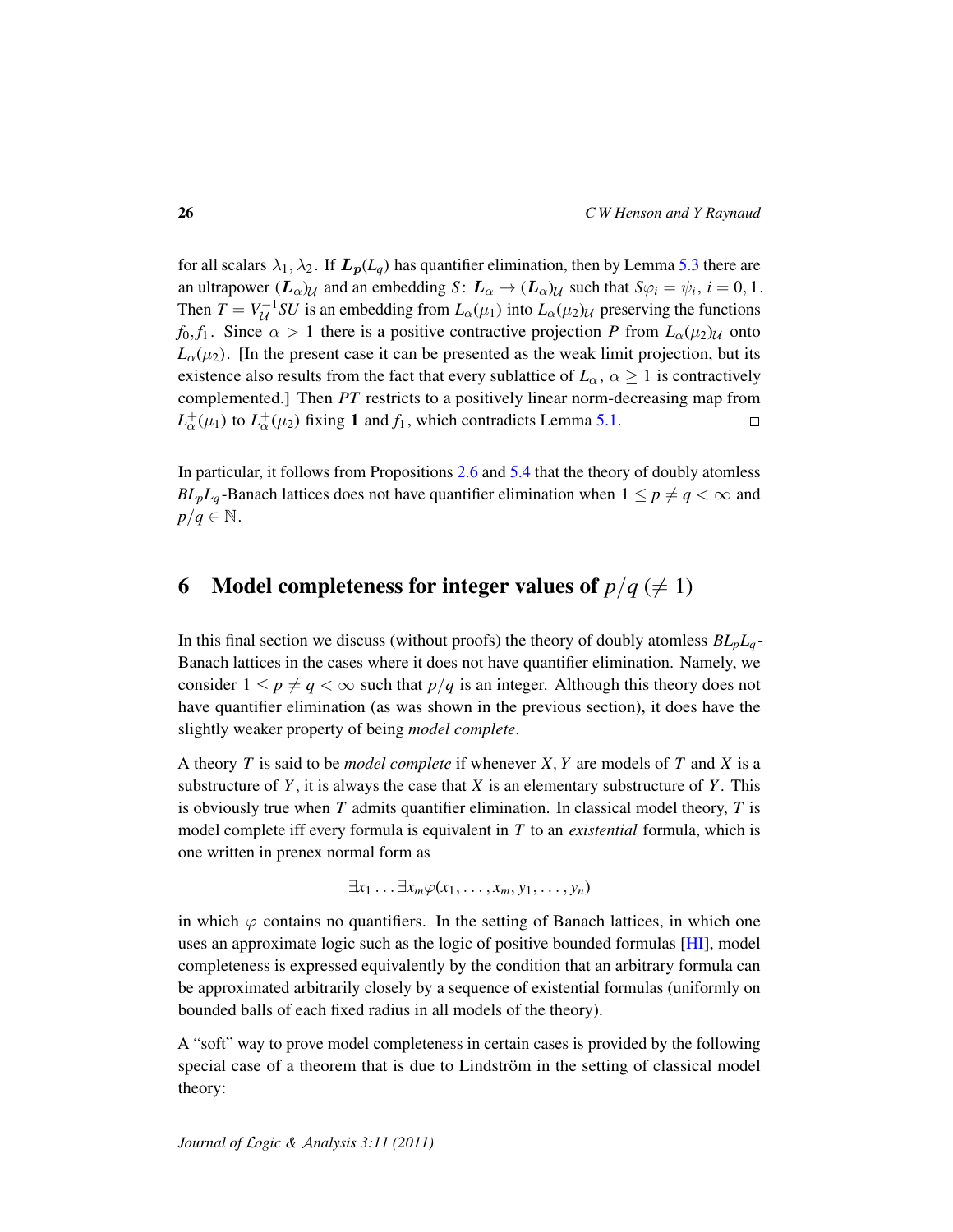<span id="page-26-0"></span>6.1 Proposition Let *T* be a theory of Banach lattices that has no finite dimensional models. If *T* is separably categorical and the class of models of *T* is closed under unions of increasing chains, then *T* is model complete.

**Proof** See Theorem 7.3.4 in [\[Ho\]](#page-28-15) for a proof of the analogous result in classical model theory. This proof can be easily adapted to the current setting, using tools from [\[HI\]](#page-28-2). We omit the details.  $\Box$ 

<span id="page-26-1"></span>**6.2 Corollary** For every  $1 \leq p \neq q < \infty$ , the theory of doubly atomless  $BL_pL_q$ -Banach lattices is model complete.

**Proof** The theory of doubly atomless  $BL_pL_q$ -Banach lattices is axiomatizable by Proposition [2.5,](#page-8-0) so it is the class of all models of its theory. Clearly every doubly atomless  $BL_pL_q$ -Banach lattice is infinite dimensional. The theory of this class is separably categorical by Proposition [2.6](#page-10-0) and it is closed under unions of increasing chains by Proposition [2.8.](#page-12-0) The Corollary follows using Proposition [6.1.](#page-26-0)  $\Box$ 

We remark that Corollary [6.2](#page-26-1) allows us to identify the theory of doubly atomless *BLpL<sup>q</sup>* -Banach lattices as the *model companion* of the theory of all *BLpL<sup>q</sup>* -Banach lattices. First we discuss the concept in general. Suppose we are given theories *S*, *T* in the same language. We say *S* is a model companion of *T* if (a) every model of *T* embeds in a model of *S*; (b) every model of *S* embeds in a model of *T* ; and (c) *S* is model complete. In that situation it can be shown that *S* is uniquely determined by *T* . Indeed, letting  $T_0$  be the theory of the class of substructures of models of  $T$ , the model companion *S* of *T* will (when it exists) have exactly the existentially closed models of  $T_0$  as its models. (A discussion of model companions in the setting of classical model theory is in  $[H<sub>0</sub>, pp. 198–200]$ ; this material can be easily carried over to the positive bounded setting.) In model theory, the passage from a given theory  $T$  to its model companion *S* (when it exists) often yields a theory with very good model theoretic properties that can also be used to study (substructures of) models of *T* .

**6.3 Corollary** The theory of doubly atomless  $BL_pL_q$ -Banach lattices is the model companion of the theory of all *BLpL<sup>q</sup>* -Banach lattices.

**Proof** Each of the classes mentioned is axiomatizable (by Proposition [2.5](#page-8-0) and [\[HR,](#page-28-0) Corollary 2.10]); thus each is the class of all models of its theory. The theory of doubly atomless *BLpL<sup>q</sup>* -Banach lattices is model complete by Corollary [6.2,](#page-26-1) and it extends the theory of all *BLpL<sup>q</sup>* -Banach lattices. Finally, every *BLpL<sup>q</sup>* -Banach lattice is contained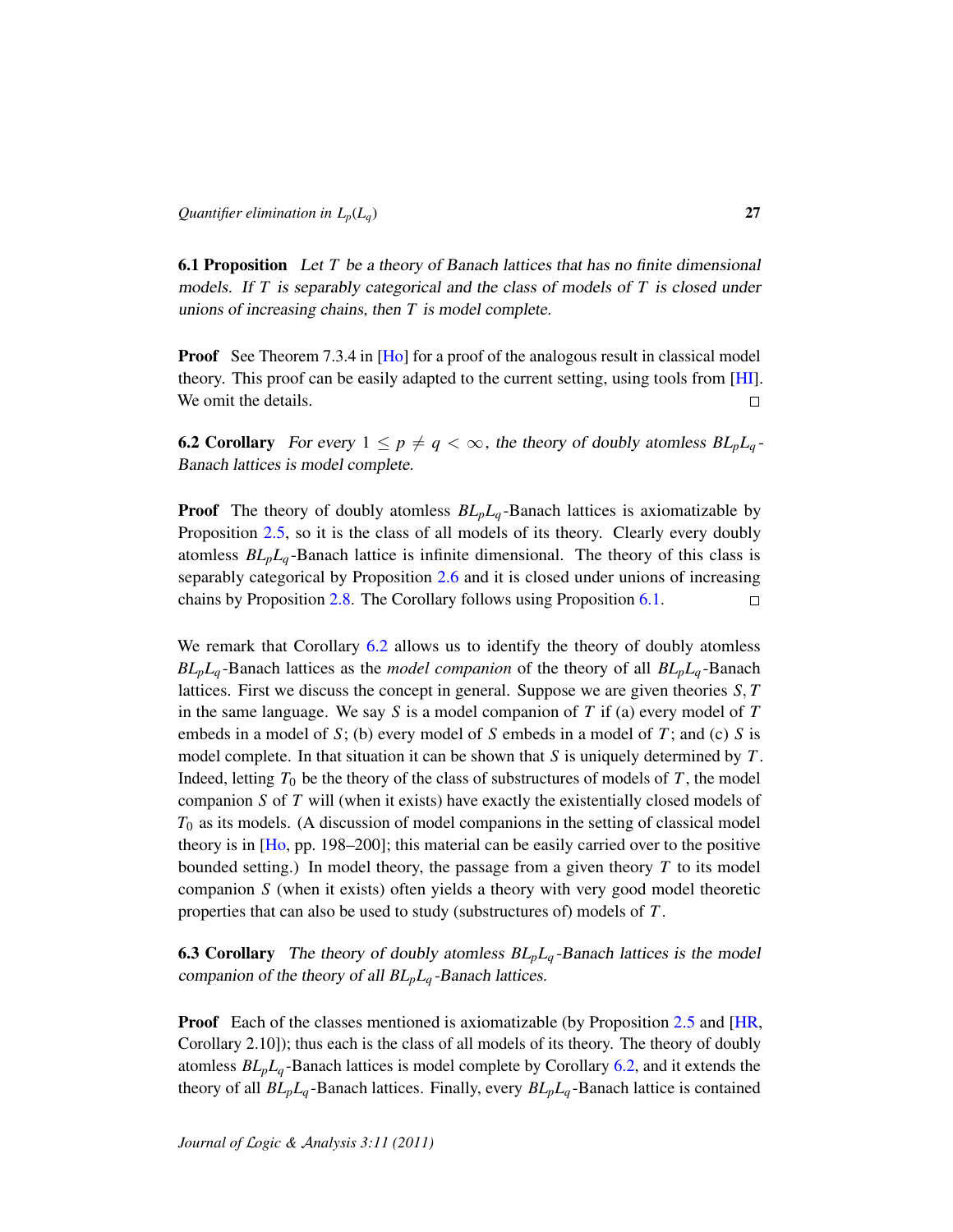(as a band) in an  $L_p L_q$ -Banach lattice, which can be extended to a doubly atomless  $L_p L_q$ -Banach lattice (by extending its underlying measure spaces to atomless measure spaces).  $\Box$ 

We conclude by indicating directions for further research:

The paper [\[BBH\]](#page-27-3) contains an extensive study of model theoretic properties of atomless  $L_p$ -Banach lattices. In particular, it is shown that the theory of this class is  $\omega$ -stable, and the model theoretic independence relation of this theory is characterized using familiar concepts from analysis. Further, it is shown that canonical bases exist as tuples from the model. The corresponding properties should be studied for the theory of doubly atomless *BLpL<sup>q</sup>* -Banach lattices.

In particular:

(1) Suppose *X*, *Y* are doubly atomless  $BL_pL_q$ -Banach lattices and  $a \in X^n$  and  $b \in Y^n$ are finite tuples; what does it mean for  $(X, a)$  and  $(Y, b)$  to be elementarily equivalent? That is, what do model theoretic types express in doubly atomless  $BL_pL_q$ -Banach lattices? (For the meaning of types in atomless  $L_p$ -Banach lattices see Proposition 3.7 in [\[BBH\]](#page-27-3) and the discussion following it, as well as Proposition 5.4 in [BBH].)

(2) Is the theory of doubly atomless  $BL_pL_q$ -Banach lattices stable? If so, (a) for which cardinals  $\kappa \geq \omega$  is this theory  $\kappa$ -stable? (b) What is the model theoretic independence relation for this theory? (c) Do types have canonical bases that are sets of ordinary elements, or must one add imaginaries? (For the answers to these questions for atomless  $L_p$ -Banach lattices, see the following results in [\[BBH\]](#page-27-3): Theorem 3.15 for (a); the theory is  $\kappa$ -stable for every  $\kappa$ . Theorem 4.12 and Lemma 5.11 for (b). Theorem 6.2 for (c); canonical bases that are sets of ordinary elements do exist.)

### References

- <span id="page-27-3"></span>[BBH] I Ben Yaacov, A Berenstein and C W Henson, Model theoretic independence in the Banach lattices *Lp*(µ), *Israel J. Math.* 183 (2011), 285–320; [doi: 10.1007/s11856-011-](http://dx.doi.org/10.1007/s11856-011-0050-4) [0050-4.](http://dx.doi.org/10.1007/s11856-011-0050-4)
- <span id="page-27-2"></span>[GR] S Guerre and Y Raynaud, Sur les isométries de  $L_p(X)$  et le théorème ergodique vectoriel, *Canadian J. Math.* 40 (1986), 360–391.
- <span id="page-27-1"></span>[Ha] C J Hardin, Isometries on subspaces of  $L_p$ , *Indiana Univ. Math. J.* 30 (1981), 449–465; [doi: 10.1512/iumj.1981.30.30036.](http://dx.doi.org/10.1512/iumj.1981.30.30036)
- <span id="page-27-0"></span>[HLR] R Haydon, M Levy and Y Raynaud, *Randomly Normed Spaces*, Collection "Travaux en Cours", Hermann ed. 1992.